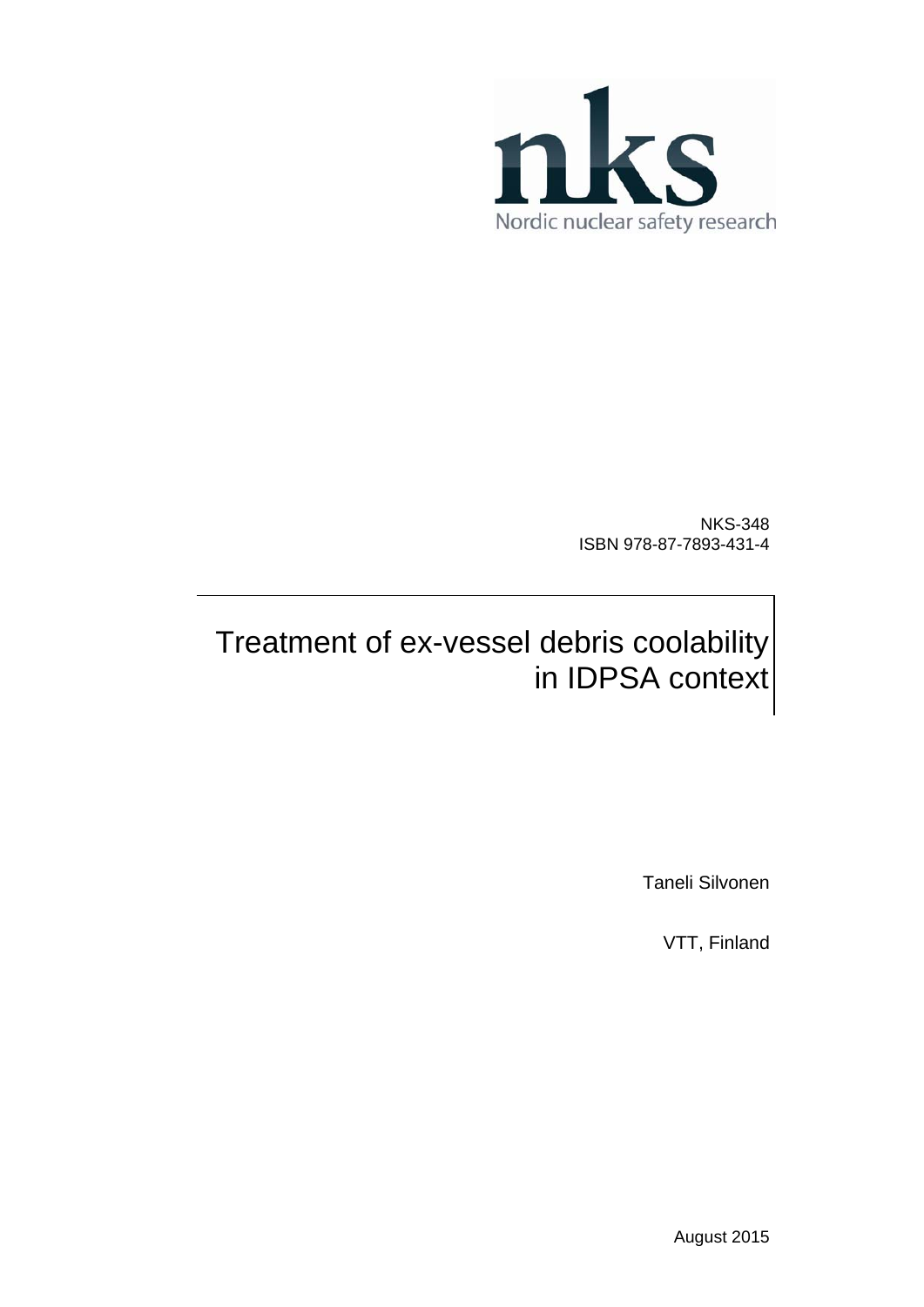

## **Abstract**

This study discusses ex-vessel debris bed coolability from safety analysis perspective, espe-cially regarding level 2 probabilistic risk assessment (PRA). The goal is to explore practical and risk-informed ways to deal with debris coolability issues in plant scale risk considerations. Analyses exploit deterministic accident progression simulations which are performed by using MELCOR, and thus this study builds upon IDPSA (integrated deterministic and probabilistic safety assessment) framework.

Literature part covers the most important debris bed parameters that can affect debris coola-bility. Also mechanisms that provide cooling are briefly presented. Empirical research on de-bris coolability has been performed at VTT and also elsewhere, and some results relevant to this study are referred to. Analytical capabilities play a crucial role in coolability assessment and some codes developed for that purpose are introduced in short.

Probability of failure to provide cooling for ex-vessel debris is evaluated by using load vs. ca-pacity concept. Debris bed heat flux is used as load variable and dryout heat flux serves as capacity variable. Two scenarios are employed: pressurized and gravity-driven melt ejection modes. Analyses indicate that when primary system is pressurized when vessel fails, the probability of having non-coolable debris is smaller than in depressurized cases due to e.g. less threatening debris shape and other properties that favour coolability. However, it must be kept in mind that primary system depressurization has other benefits to its name when it comes to severe accident management. All in all, this study provides useful insights to exvessel phase of severe reactor accidents with respect to PRA needs.

## **Key words**

Ex-vessel debris coolability, IDPSA, L2 PRA, MELCOR

NKS-348 ISBN 978-87-7893-431-4 Electronic report, August 2015 NKS Secretariat P.O. Box 49 DK - 4000 Roskilde, Denmark Phone +45 4677 4041 www.nks.org e-mail nks@nks.org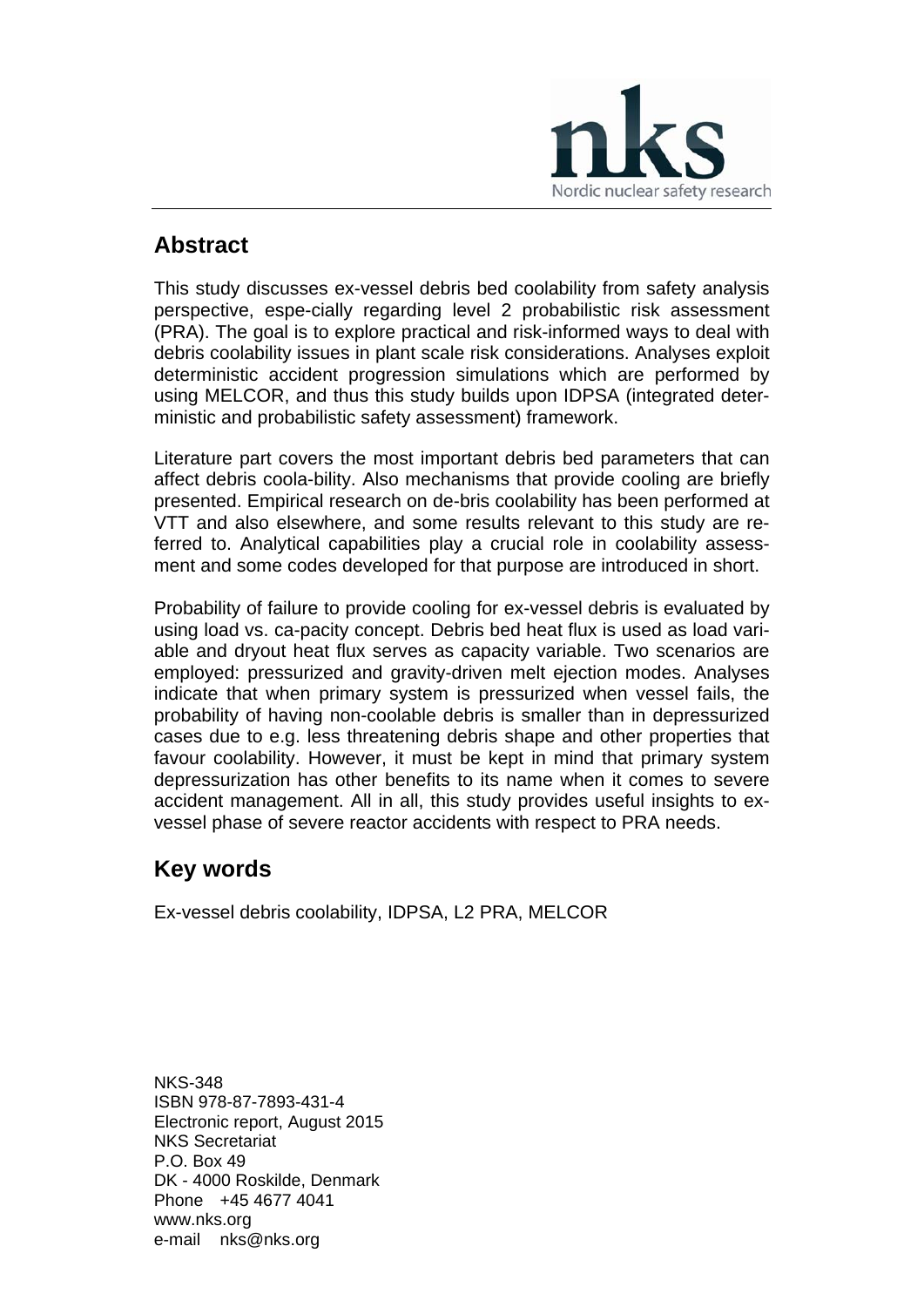### **Acknowledgements**

NKS conveys its gratitude to all organizations and persons who by means of financial support or contributions in kind have made the work presented in this report possible.

#### **Disclaimer**

The views expressed in this document remain the responsibility of the author(s) and do not necessarily reflect those of NKS. In particular, neither NKS nor any other organisation or body supporting NKS activities can be held responsible for the material presented in this report.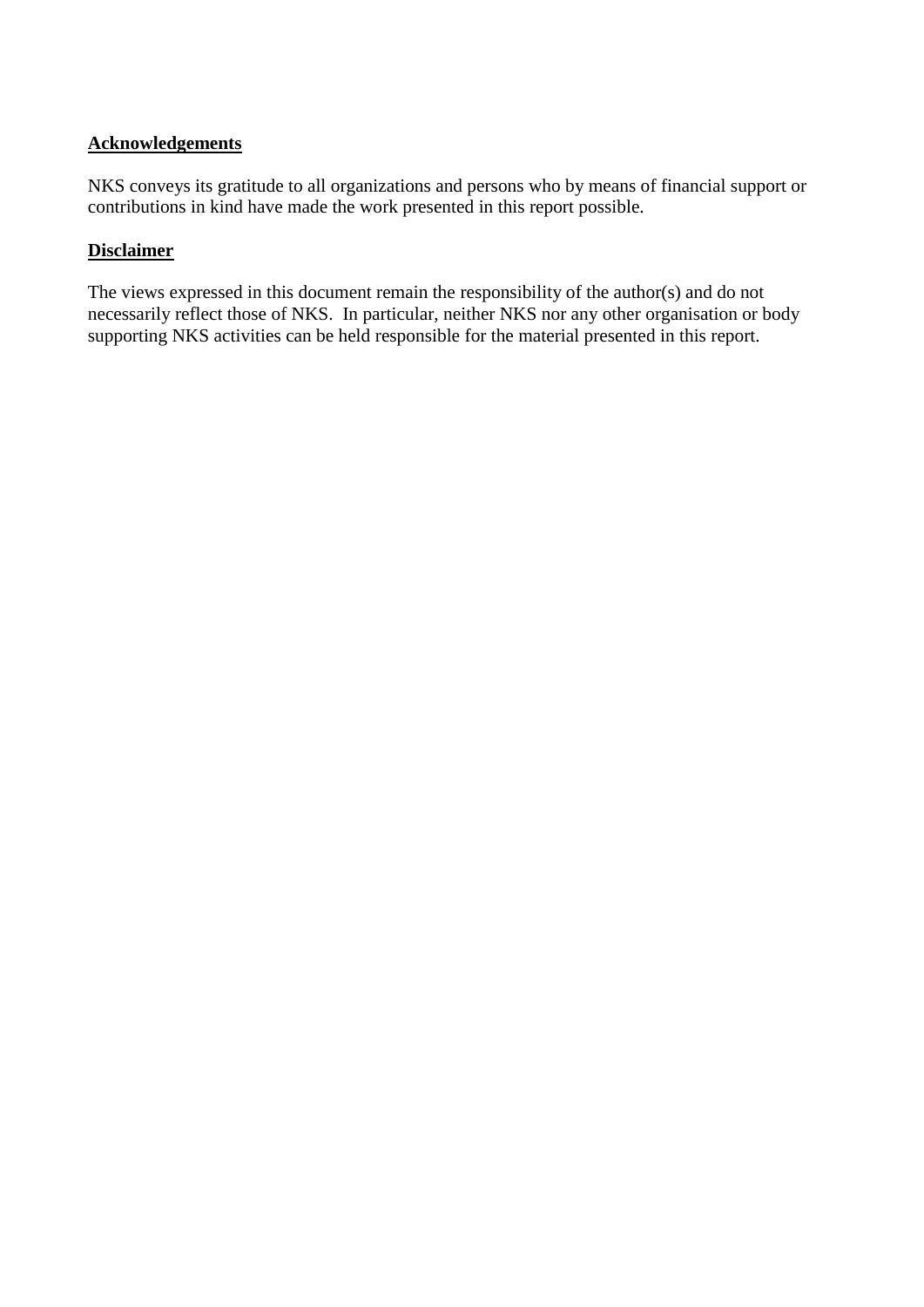

## **RESEARCH REPORT** VTT-R-02943-14

# **Treatment of ex-vessel debris coolability in IDPSA context**

Author: Taneli Silvonen

Confidentiality: Public

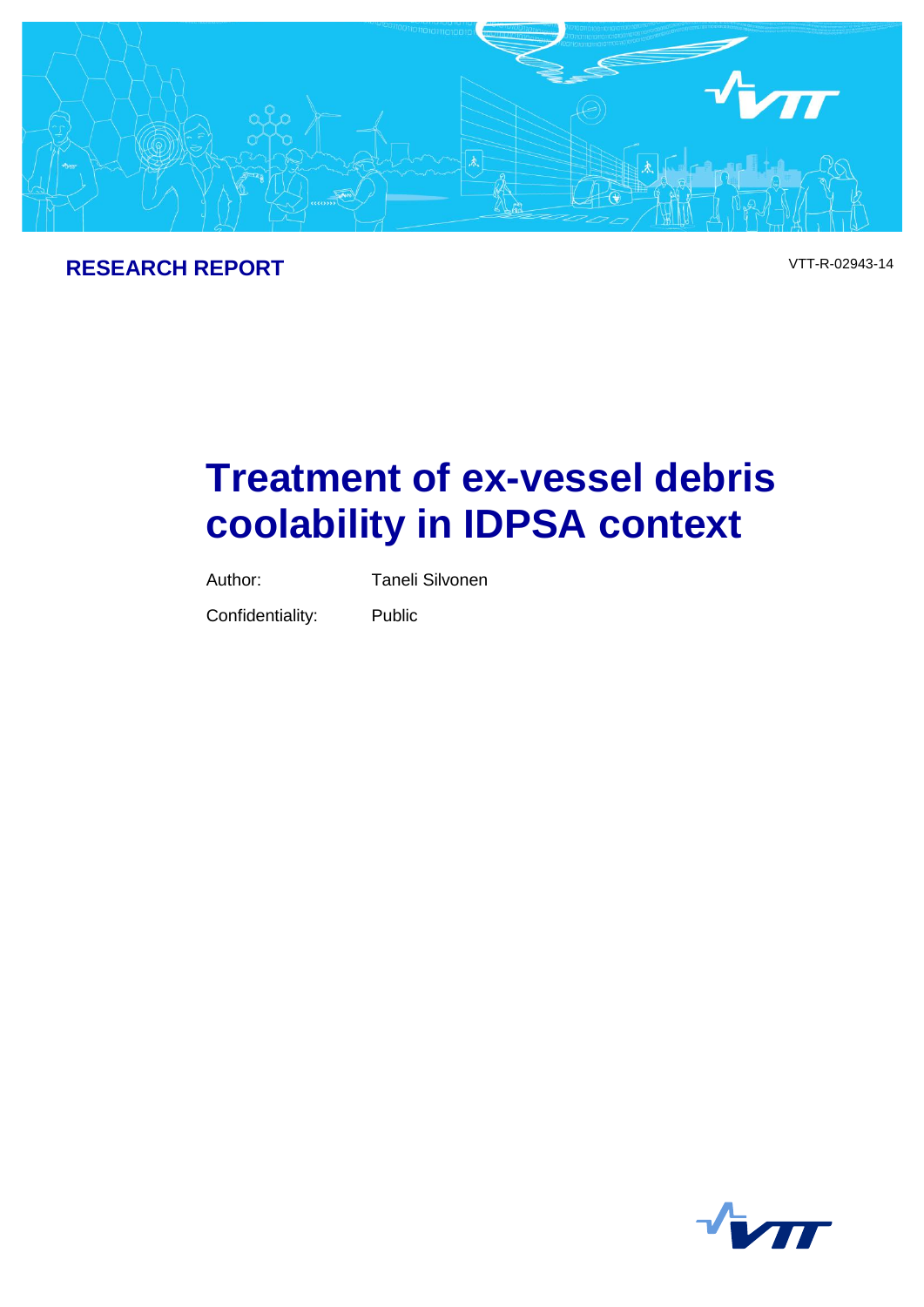

| <b>Report's title</b>                                      |                                   |
|------------------------------------------------------------|-----------------------------------|
| Treatment of ex-vessel debris coolability in IDPSA context |                                   |
| Customer, contact person, address                          | Order reference                   |
| State Nuclear Waste Management Fund (VYR)                  | 7/2011SAF                         |
|                                                            |                                   |
| <b>Project name</b>                                        | Project number/Short name         |
| <b>PRA Development and Application</b>                     | 85364/PRADA                       |
| Author(s)                                                  | <b>Pages</b>                      |
| <b>Taneli Silvonen</b>                                     | 27/                               |
| <b>Keywords</b>                                            | <b>Report identification code</b> |
| Ex-vessel debris coolability, IDPSA, L2 PRA, MELCOR        | VTT-R-02943-14                    |
| <b>Summary</b>                                             |                                   |

This study discusses ex-vessel debris bed coolability from safety analysis perspective, especially regarding level 2 probabilistic risk assessment (PRA). The goal is to explore practical and risk-informed ways to deal with debris coolability issues in plant scale risk considerations. Analyses exploit deterministic accident progression simulations which are performed by using MELCOR, and thus this study builds upon IDPSA (integrated deterministic and probabilistic safety assessment) framework.

Literature part covers the most important debris bed parameters that can affect debris coolability. Also mechanisms that provide cooling are briefly presented. Empirical research on debris coolability has been performed at VTT and also elsewhere, and some results relevant to this study are referred to. Analytical capabilities play a crucial role in coolability assessment and some codes developed for that purpose are introduced in short.

Probability of failure to provide cooling for ex-vessel debris is evaluated by using load vs. capacity concept. Debris bed heat flux is used as load variable and dryout heat flux serves as capacity variable. Two scenarios are employed: pressurized and gravity-driven melt ejection modes. Analyses indicate that when primary system is pressurized when vessel fails, the probability of having non-coolable debris is smaller than in depressurized cases due to e.g. less threatening debris shape and other properties that favour coolability. However, it must be kept in mind that primary system depressurization has other benefits to its name when it comes to severe accident management. All in all, this study provides useful insights to exvessel phase of severe reactor accidents with respect to PRA needs.

| Confidentiality                                                                                                                                                                                                                     | <b>Public</b>                     |                                      |  |  |  |
|-------------------------------------------------------------------------------------------------------------------------------------------------------------------------------------------------------------------------------------|-----------------------------------|--------------------------------------|--|--|--|
| Espoo 9.6.2014<br><b>Written by</b>                                                                                                                                                                                                 | <b>Reviewed by</b>                | Accepted by                          |  |  |  |
| Taneli Silvonen<br>Research Scientist                                                                                                                                                                                               | Ilkka Karanta<br>senior scientist | Eila Lehmus<br>head of research area |  |  |  |
| VTT's contact address                                                                                                                                                                                                               |                                   |                                      |  |  |  |
| Taneli Silvonen, P.Box 1000, FI-02044 VTT                                                                                                                                                                                           |                                   |                                      |  |  |  |
| Distribution (customer and VTT)                                                                                                                                                                                                     |                                   |                                      |  |  |  |
| SAFIR TR5 & TR8, KTH/P. Kudinov, LRC/Y. Adolfsson, VTT Archive                                                                                                                                                                      |                                   |                                      |  |  |  |
| The use of the name of the VTT Technical Research Centre of Finland (VTT) in advertising or publication in part of<br>this report is only permissible with written authorisation from the VTT Technical Research Centre of Finland. |                                   |                                      |  |  |  |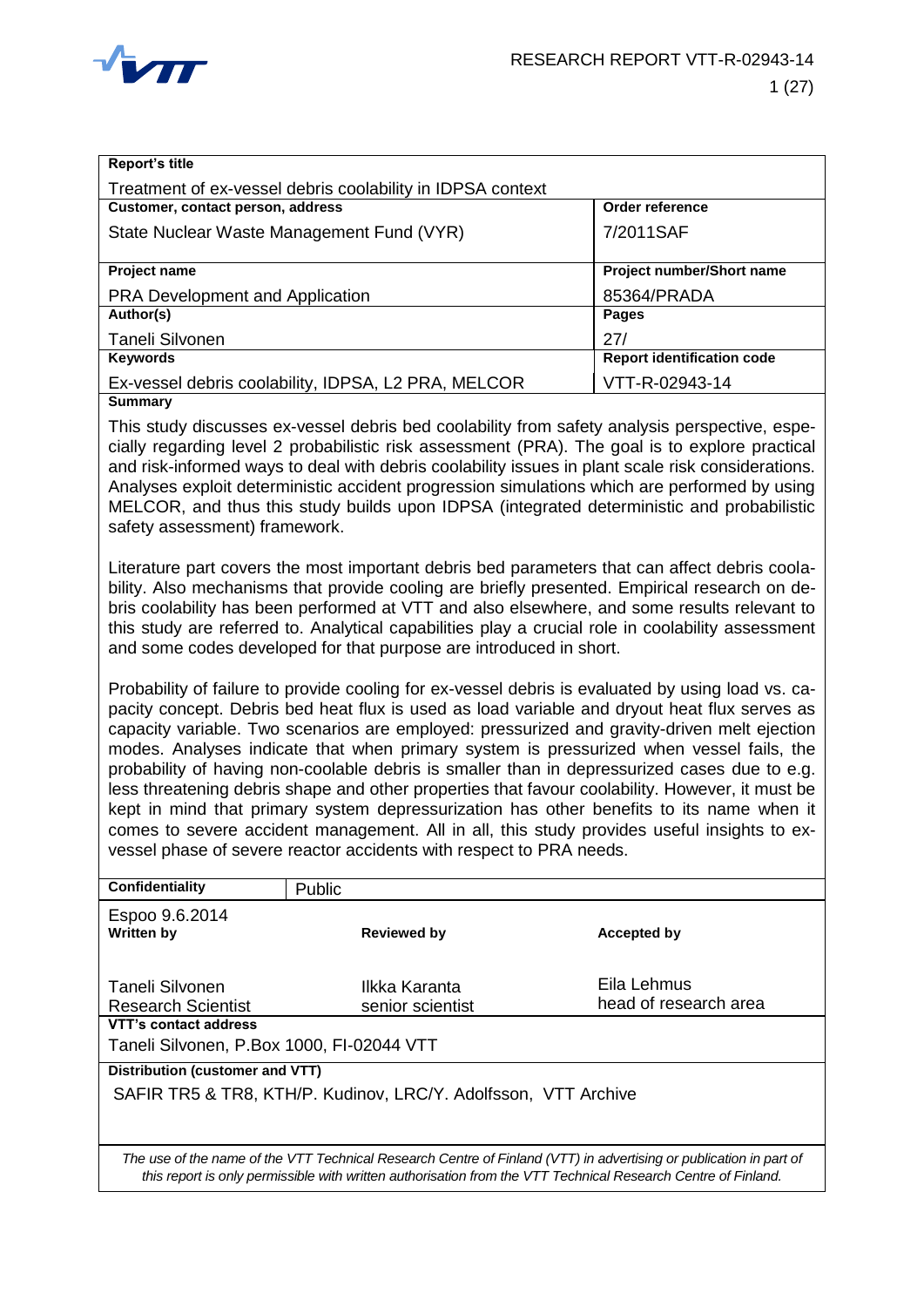

## **Preface**

This report has been prepared under the research project PRADA, which concerns development and application of probabilistic risk assessment methods. The project is a part of SAFIR2014, which is a national nuclear energy research program. PRADA project work in 2014 is funded by the State Nuclear Waste Management Fund (VYR), Technical Research Centre of Finland (VTT), Aalto University, Nordic Nuclear Safety Research (NKS) and OECD HRP, which is gratefully acknowledged. The work was carried out at VTT.

Espoo, 9.6.2014

Author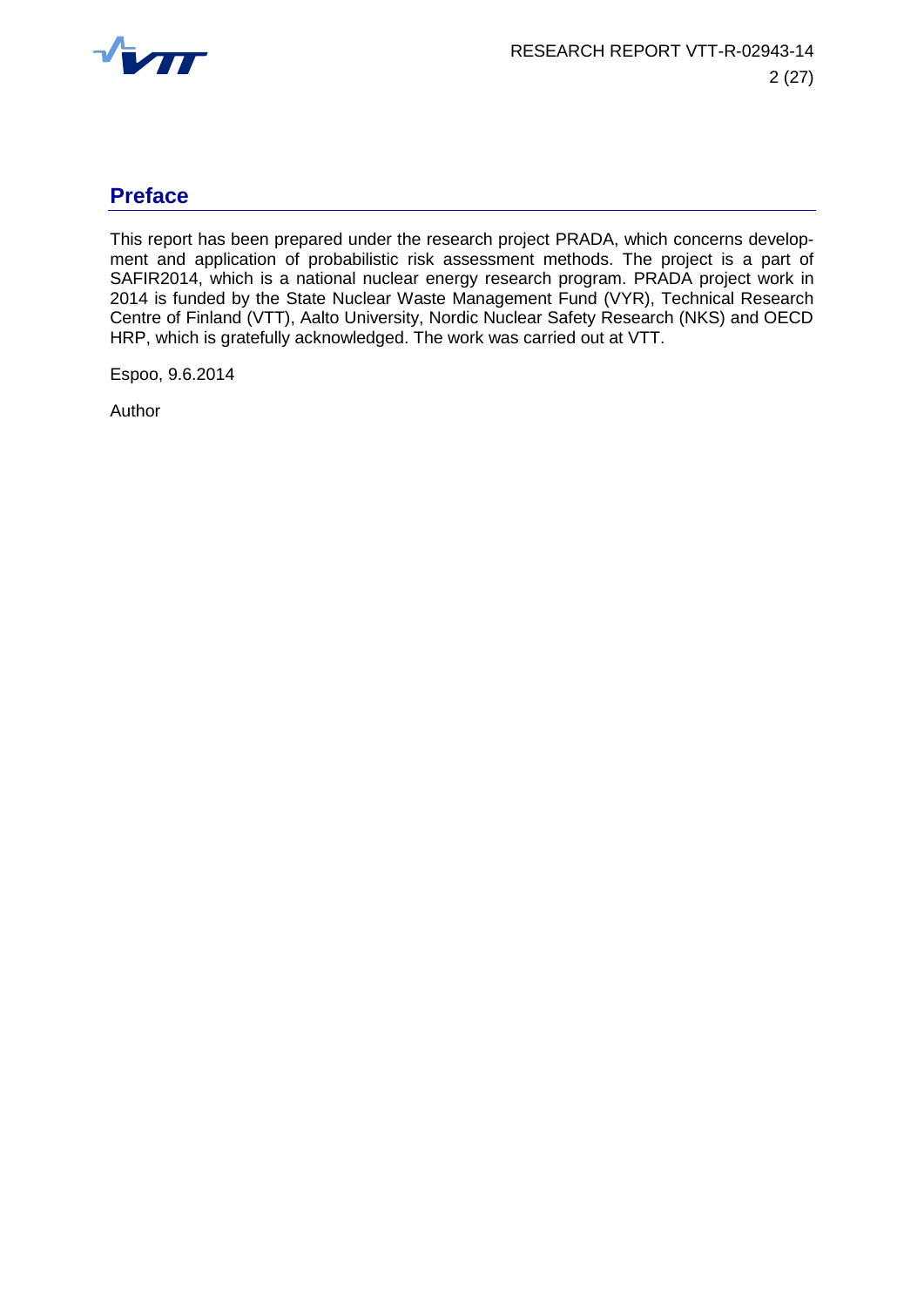

## **Abbreviations**

| <b>Nuclear Power Plant</b><br><b>NPP</b><br>PRA/PSA<br>Probabilistic Risk/Safety Assessment<br><b>PRA Development and Application</b><br><b>PRADA</b><br><b>Reactor Coolant System</b><br><b>RCS</b><br><b>Reactor Pressure Vessel</b><br><b>RPV</b> | <b>BWR</b><br><b>CET</b><br><b>DHF</b><br><b>IDPSA</b> | <b>Boiling Water Reactor</b><br><b>Containment Event Tree</b><br>COOLOCE Core debris coolability and environmental consequence analysis<br><b>Dryout Heat Flux</b><br>Integrated Deterministic and Probabilistic Safety Analysis |
|------------------------------------------------------------------------------------------------------------------------------------------------------------------------------------------------------------------------------------------------------|--------------------------------------------------------|----------------------------------------------------------------------------------------------------------------------------------------------------------------------------------------------------------------------------------|
|------------------------------------------------------------------------------------------------------------------------------------------------------------------------------------------------------------------------------------------------------|--------------------------------------------------------|----------------------------------------------------------------------------------------------------------------------------------------------------------------------------------------------------------------------------------|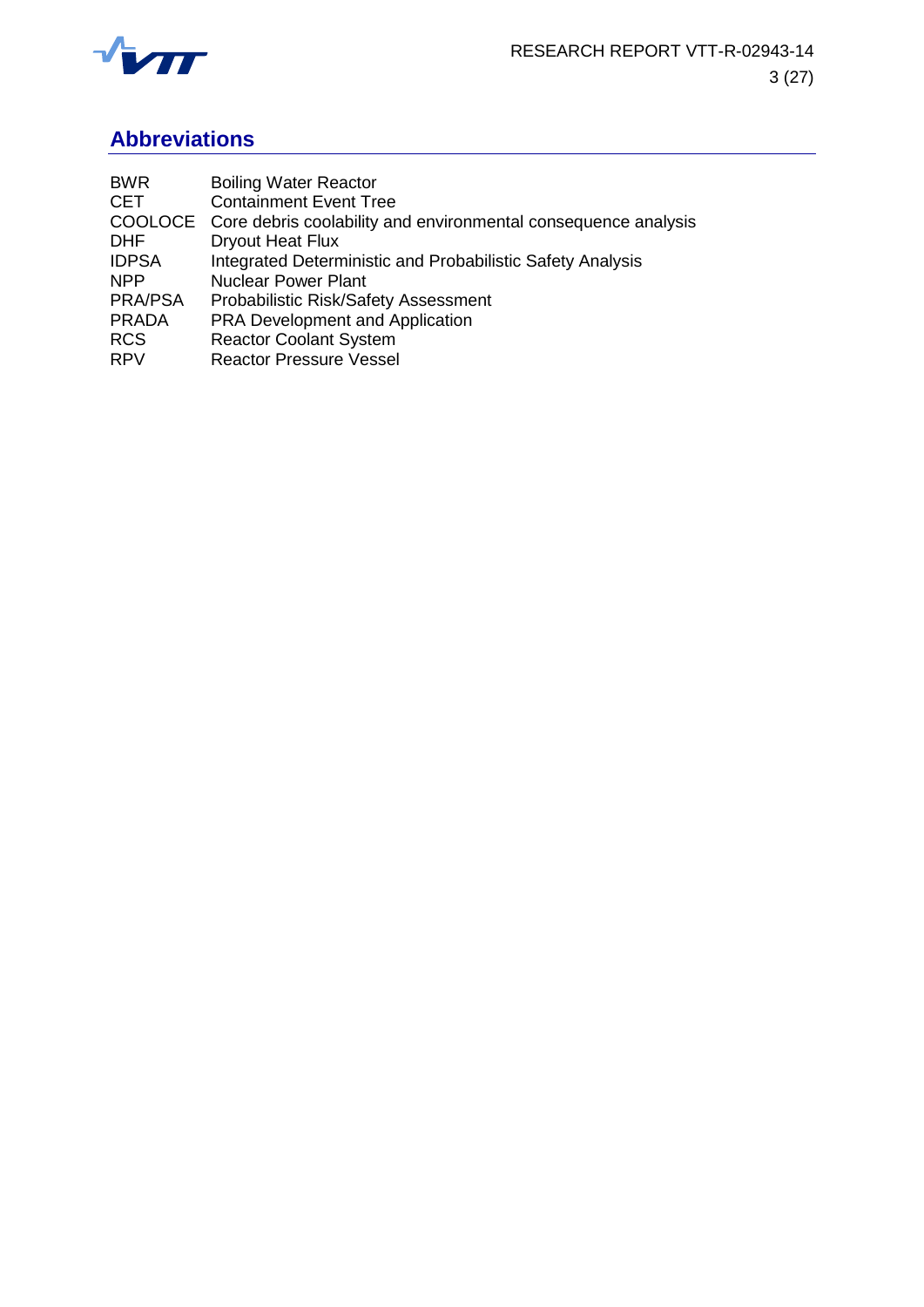

Contents

| 2. |                         |  |
|----|-------------------------|--|
|    |                         |  |
|    | 3.1<br>3.2 <sub>2</sub> |  |
|    |                         |  |
|    |                         |  |
|    | 4.1                     |  |
|    |                         |  |
|    |                         |  |
|    |                         |  |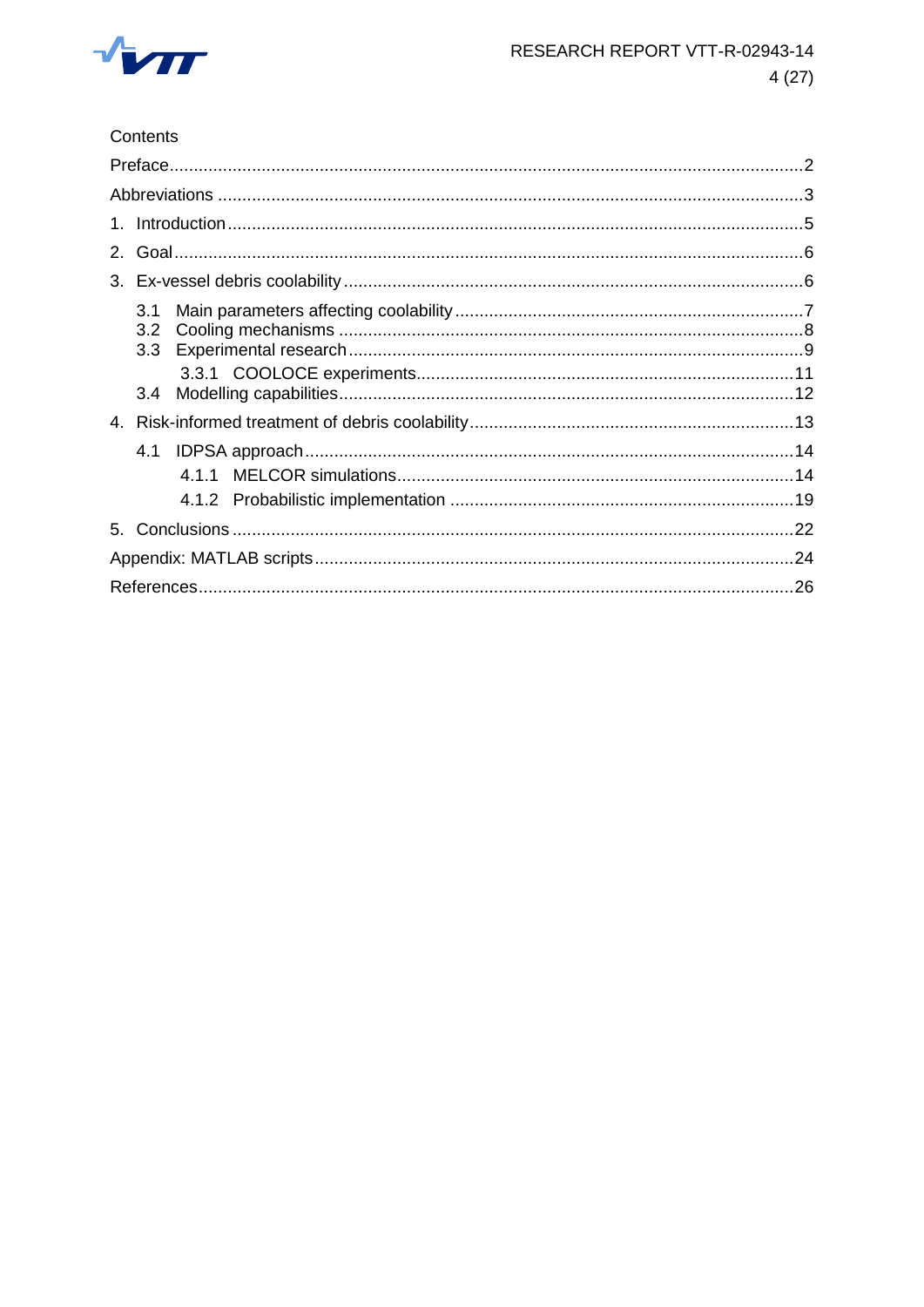

## **1. Introduction**

In [Figure 1.1](#page-8-0) are the main phenomena to be considered in management of severe accidents after vessel breach has taken place. Steam and non-condensable gases generation and direct containment heating can induce containment failure due to overpressurization. If melt is ejected into a flooded cavity, steam explosions can occur and expose containment to high instantaneous pressure impulses. Steam explosions have already been considered in PRADA project [1] and the work is planned to go further in 2014. If containment remains intact in melt ejection phase and debris bed forms on the cavity floor, the presence of coolant is a necessary although not sufficient condition for avoiding containment threatening interactions between molten corium and concrete. This work concentrates on debris coolability issue in a flooded cavity, i.e. ex-vessel scenario.



<span id="page-8-0"></span>*Figure 1.1: Schematic picture of main severe accident phenomena after vessel breach has occurred (modified from [2]).*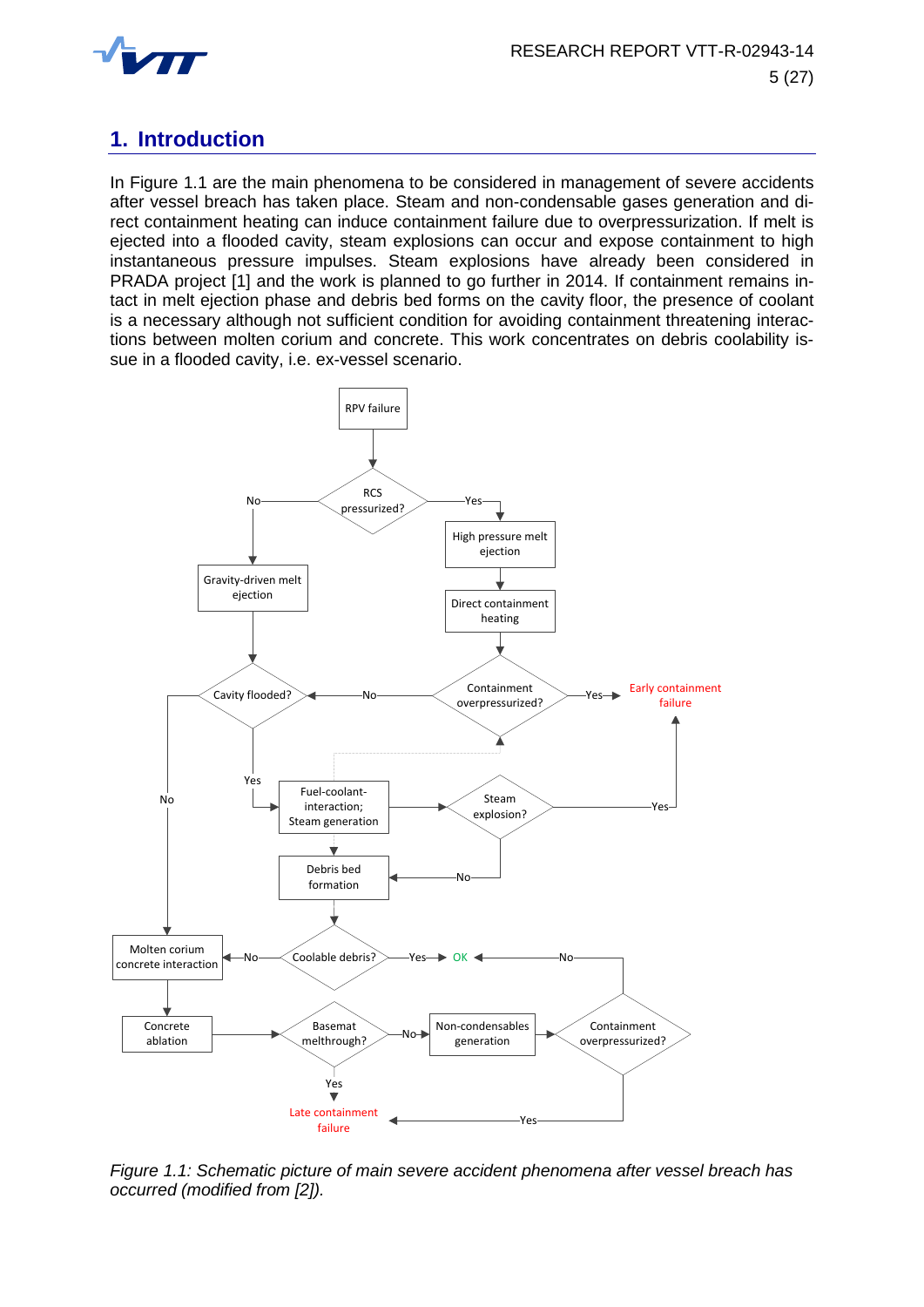

In Nordic BWRs, the melt from the failed RPV is ejected into a flooded cavity, with water pool depth in the range of 7-11 m. Some plants outside Nordic countries apply different cooling strategies and flood the cavity just after the melt arrival. Phenomenologies of the two methods for melt cooling differ from each other, particularly with respect to melt-water interactions. Newer designs, such as European Pressurized Reactors (EPR) have core catchers where the melt is collected after vessel failure. The common objective of all methods is to reduce interaction between molten corium and concrete and the subsequent basemat penetration or containment over-pressurization. This study concerns the Nordic approach and considers only scenarios relevant to BWR units operated by TVO in Olkiluoto.

Debris coolability is approached here from Level 2 PRA perspective, i.e. uncertainties involved in the issue are taken into account in order to obtain a risk-informed overall picture of the problem and its significance to containment integrity. Integrated deterministic and probabilistic safety analysis (IDPSA) is the methodological framework utilized, i.e. deterministic analyses are combined with probabilistic considerations.

First, phenomenological aspects, including cooling mechanisms and important parameters to coolability, are introduced in section [3.](#page-9-0) Experimental results and analytical capabilities are also discussed, and synergies with another SAFIR2014 project COOLOCE are exploited. Section [4](#page-16-0) deals with IDPSA approach and its application to level 2 PRA purposes. Integral severe accident code MELCOR is used to obtain information on e.g. physical properties of ejected melt. Probabilistic approach to debris coolability modelling is presented, and such an approach could be implemented e.g. in a containment event tree of a level 2 PRA study. The work is a direct continuation to [1] and the same MELCOR model and analysis cases for Olkiluoto nuclear power plant (NPP) units 1&2 are used.

## **2. Goal**

The objective of this work is to enhance ex-vessel debris coolability modelling and understanding in the context of level 2 PRA, i.e. obtain a practical and risk-informed way to deal with coolability issues in plant scale analysis. This is achieved by developing better comprehension of the governing physical phenomena e.g. by exploiting simulations and experimental databases. Special attention is given to treatment of uncertainties. Another goal is to attain methodological progress in IDPSA framework.

## <span id="page-9-0"></span>**3. Ex-vessel debris coolability**

If reactor pressure vessel breaches, the core debris (or corium), potentially together with liquid water, steam and non-condensable gases, is released into cavity below the RPV. Preceding accident progression, including core degradation process and accident management measures, affect melt characteristics such as mass and composition. Vessel failure mode, RCS pressure at the moment of vessel breach, water amount and properties in the cavity and cavity geometry all are issues to be taken into consideration in debris coolability assessment. Debris coolability is decisive for containment survival because non-coolable debris eventually leads to containment basemat melt-through or destruction of containment penetrations. In addition, Molten Corium Concrete Interaction (MCCI) produces gases into containment atmosphere and may trigger containment filtered venting or over-pressurize containment.

Debris cooling behaviour is determined for a large part by dryout and quenching. Dryout occurs when heat transfer from water-filled debris is not sufficient to retain debris in such state that no dry zone is formed inside it. Quenching relates to already dry debris and the possibility to flood it and cool down to saturation condition instead of letting it heat up further. Long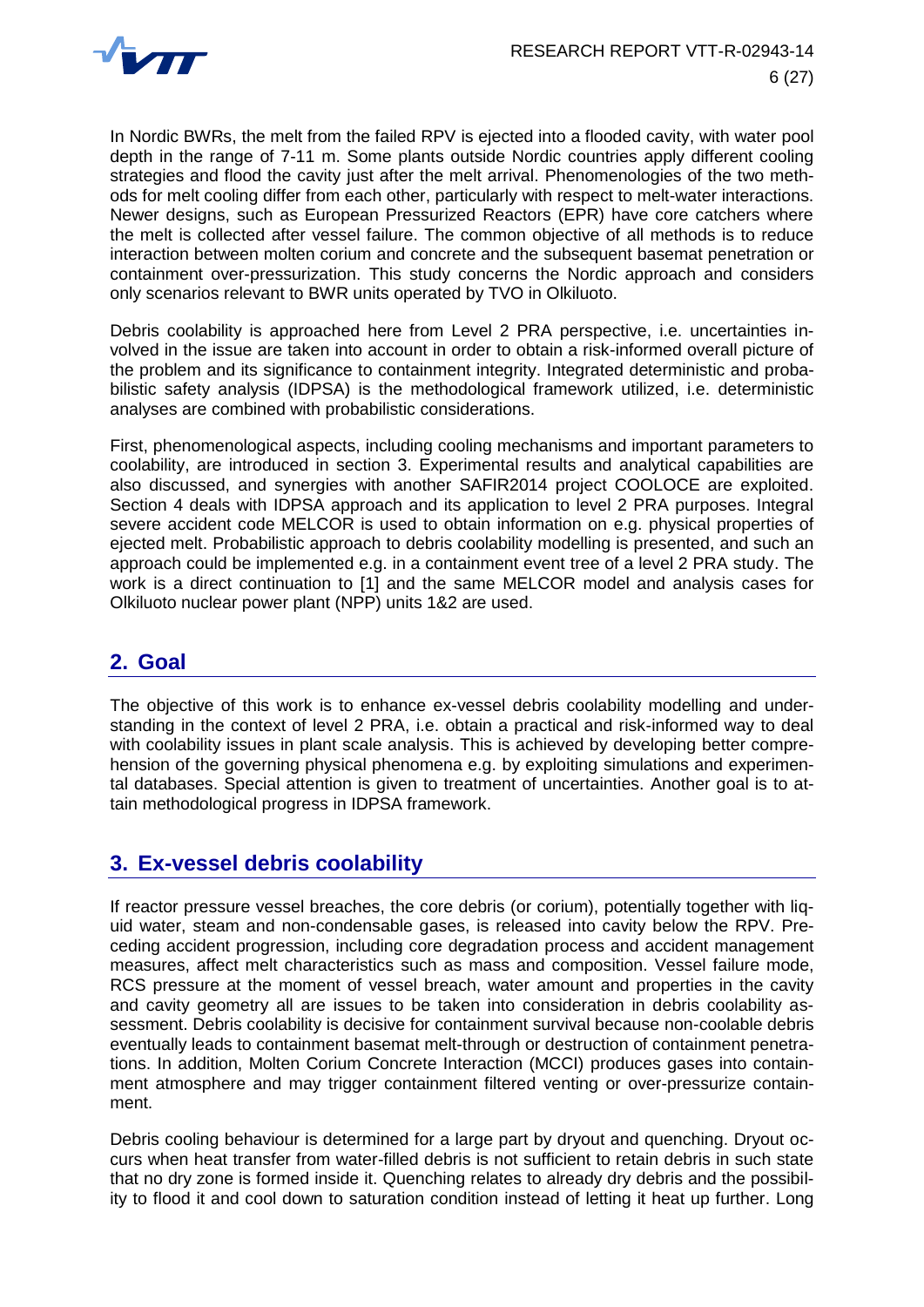

term coolability is associated to a steady state where all evaporated water is replaced by water inflow everywhere in the particulate bed. [3]

High-pressure melt ejection effectively means that the melt leaves RPV in jet form, associated with energetic gas discharge. Consequently the melt is fragmented into small particles, and it has a wide spreading area (subject to cavity area constraint). Fragmented corium is more easily coolable than unbroken corium because there is higher total surface area available for heat transfer. Thus large spreading area and high fragmentation increase the possibility to have coolable debris. Also steam explosions can cause melt fine fragmentation. On the other hand, fragmentation can produce a wide distribution of particle sizes which is unfavourable regarding coolability. Gravity-driven melt ejection associated with low RCS pressure results in less dispersed and dense corium collected at the bottom of the flooded cavity, in which case a thick, hard-to-cool particulate debris heap develops.

BWRs have control rod guide tube penetrations through the bottom of the RPV, which may lead to earlier vessel failure due to melt discharge through these penetrations before the steel of the vessel melts. If RPV fails from the bottom penetrations, there will most likely be multiple melt jets, but the melt accumulation in the cavity can still be more gradual compared to direct vessel melt-through due to small break diameters available for melt ejection. RPV bottom penetration failure can also occur relatively early when the meltdown is not complete, effectively meaning smaller melt amounts. Generally speaking, moderate melt pours are favoured over large ones. Similar to other vessel failure modes, the fragmentation of melt ejected through vessel bottom penetrations depends highly on vessel pressure when the failure occurs. Melting of control rod housing and other large structures affects melt composition.

In Nordic BWRs the vessel cavity is filled with water before the arrival of melt, and the pool depth is in the range of 7-11 m [4]. Another approach is to fill the cavity as soon as possible after the arrival of melt. In both cases the water is substantially subcooled. The operative difference between the two methods is in the melt fragmentation process, which affects heat removal from the melt by increasing surface area of the melt. The Nordic approach supports melt fragmentation into small pieces, thus promoting debris coolability, but with the expense of the consequent increase in steam explosion risk. With already flooded cavity it is also more likely that the melt forms a heap-like configuration on the cavity bottom, thus hindering coolability, instead of spreading out more evenly. Of other cooling strategies, promising results have been obtained in experiments where water is added from the bottom of a melt layer. More information of the COMET concept is available e.g. in [5] or [4]. This work focuses on pre-flooded cavity because of its relevance for Olkiluoto NPP units 1 & 2.

Corium and debris coolability issues are actively under research e.g. in SARNET (Severe Accident Research NETwork of Excellence) framework. The project aims to reduce remaining uncertainties and improve physical models in the simulation codes.

#### <span id="page-10-0"></span>3.1 Main parameters affecting coolability

In [6], a thorough introduction to parameters that have influence on debris coolability is given. Coolability itself is often expressed by a physical quantity called dryout heat flux (DHF, unit  $W/m<sup>2</sup>$ , which means the maximum heat flux that can be removed from the bed through its upper surface. The internal decay power produced in the bed is converted by evaporation of cooling water, and the steam escapes the bed through the upper surface. The maximum steam flux determines the DHF.

When debris is immersed in a pool of water, the produced steam and liquid coolant are in counter-current flow. The steam flux impedes the water flux necessary to replace the evaporated coolant, and when the evaporated liquid can no longer be completely replaced by the inflow, local dryout develops in the debris bed. The main parameters that affect DHF are briefly introduced next. These parameters include bed porosity, particle size, bed height and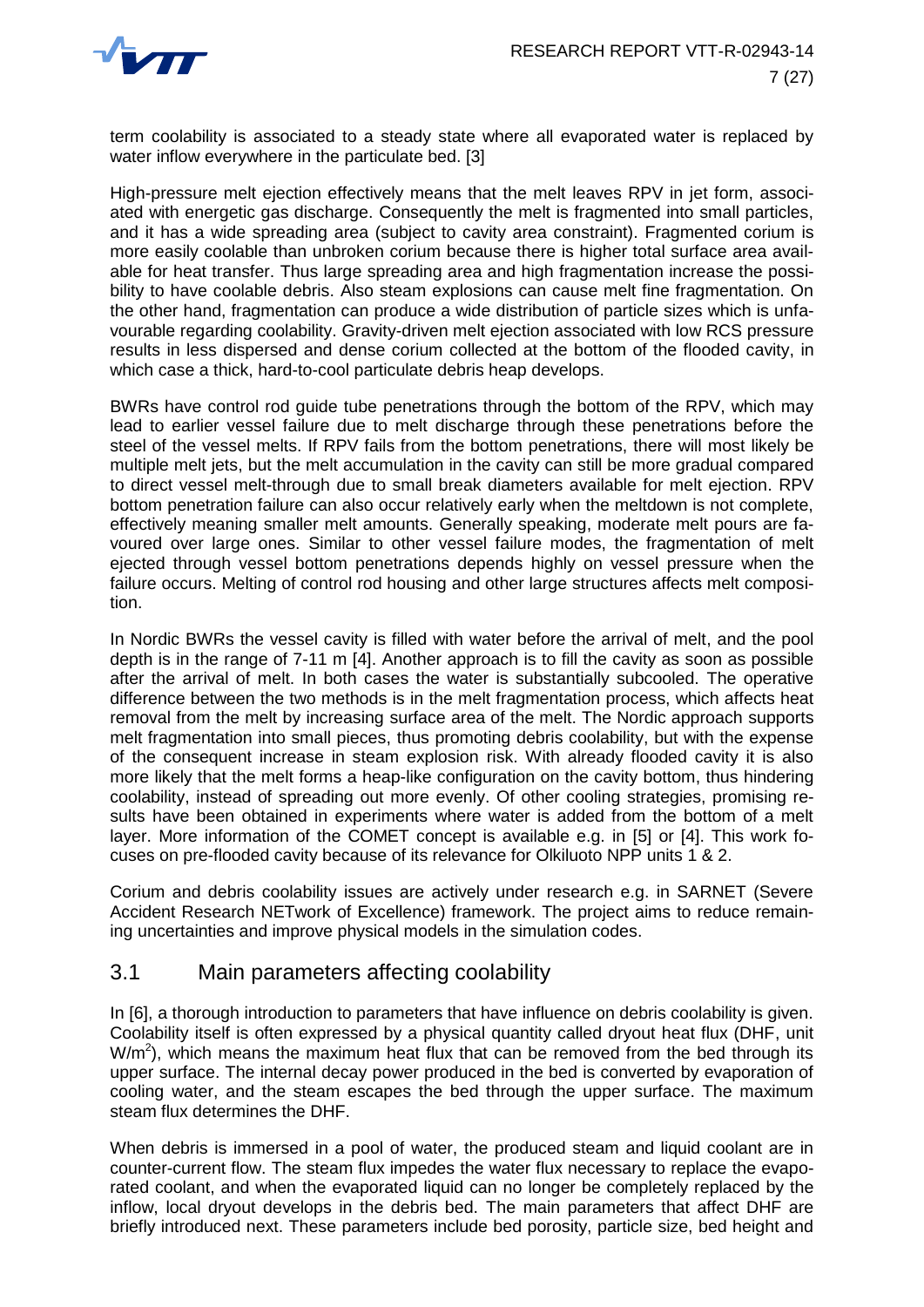

system pressure. However, generally it is not possible to determine the coolability of debris by just using bed properties like height and pressure, and more detailed analysis is needed [6]. Also heterogeneities such as differences in local porosities of stratified debris beds complicate the coolability analysis.

#### *Porosity*

The porosity of a debris bed volume is defined as the ratio of hollow space and total volume of the bed. For real debris beds (irregular particle size and shape) that might form during severe accident the expected porosity is about 0.4 [6]. For high porosities more cooling liquid is inside the bed, which increases heat transfer. Also friction losses decrease because there is more space available for fluid flow. Thus a higher porosity always corresponds to better coolability.

#### *Particle size*

Particle size is connected to the porosity of the bed and smaller particle size also means increased friction for flows. Thus the DHF increases with particle size. The particle diameter effect on DHF is more sensitive for small particles and is not that significant for debris beds consisting of larger particles. Heat transfer process is limited due to small heat conductivity of corium and is affected by particle size as well. However, for realistic particle sizes the heat can be transferred from the particle without remelting in the centre. For multi-grain configurations a mean diameter can be defined to be used in analyses. Experimentally observed particle sizes vary in the range of 1-6 mm [6].

#### *Bed height*

In case of fixed power density, the higher the particulate debris bed, the more vapour is generated and has to escape through upper surface of the bed. This means that counter-current flooding limit (where just all evaporated coolant can be replaced) is reached at lower power for deeper beds. However, when debris bed becomes deep enough, DHF becomes independent of the bed height because in the end DHF is given by the total power of the bed, not merely by its height. The limit of deep bed is reached at about 100 times the particle diameter, and for realistic reactor scenarios only deep beds have to be considered due to large corium total mass [6]. More important than bed height is its geometry, inner structure and flow conditions that might enable coolant inflow also from other directions than just the top of the bed.

#### *System pressure*

Starting from atmospheric pressure, there is a strong increase in DHF for increasing system pressure, which is explained by increasing steam density: More steam can escape the bed before reaching the counter-current flooding limit. At very high (7 MPa) pressures the latent heat of the evaporation process is decreased which impedes heat transfer and results in decreased DHF. In reactor typical cases, the maximum system pressure is given by the maximum load the containment structure can withstand (around 1 MPa). Thereby in realistic exvessel reactor conditions higher system pressure equals better overall coolability.

#### <span id="page-11-0"></span>3.2 Cooling mechanisms

For corium melt layer flooded from top there were four principle mechanisms identified for cooling in the MACE and MCCI projects. Each mechanism is described in [4] and a brief overview of them all is given below.

#### *Bulk cooling*

Bulk cooling occurs before a stable crust is formed on the upper surface of the melt layer. When melt attacks concrete, gas is generated at a high rate which leads to enhancement of the interfacial surface area of melt in contact with water. The effective heat transfer coefficient depends e.g. on gas sparging<sup>1</sup> rate, bubble size, thermophysical properties of the mix-

 1 Bubbling of a chemically inert gas through a liquid. [23]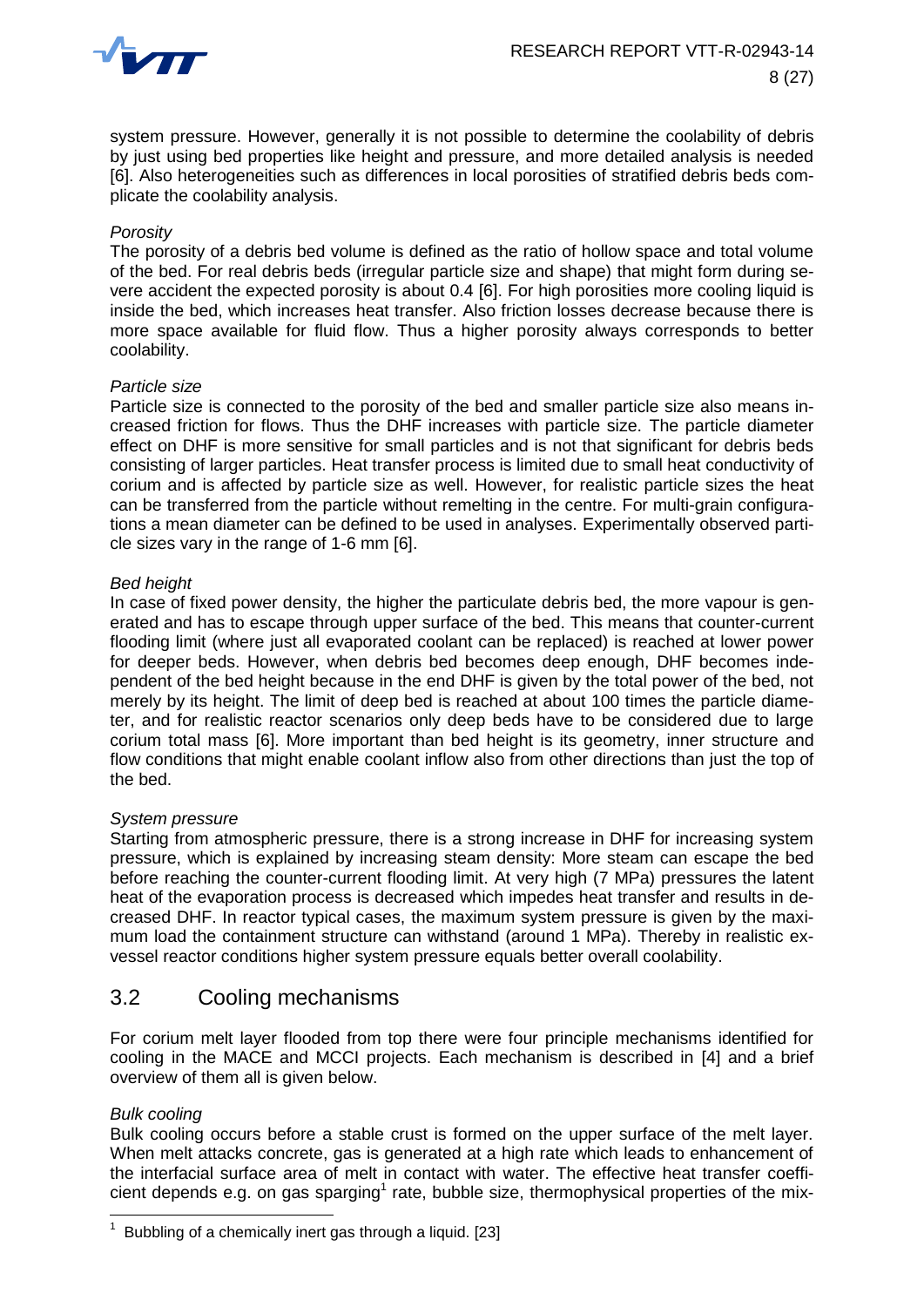

ture, coolant properties and containment pressure. Bulk cooling continues until a stable crust is formed. Stable crust forms when melt temperature decreases to melt solidus temperature and gas sparging rate drops so that formation of a stable crust is possible.

#### *Water ingression*

Once a stable crust has formed the liquid melt is isolated from water and the only heat transfer process is through the crust, which is an ineffective way of removing heat. However, there are cracks and porosities in the crust formed by escaping gases which provide pathways for water to ingress into the crust. Water ingression also leads to development of additional cracks due to quenching of the crust. Water ingression can be understood as a process that thins the thermal boundary between crust and melt and thus enhances heat transfer. Water ingression is highly dependent on the crack propagation process.

#### *Melt eruption*

Because cracks present in the crust cannot vent all the gases produced by core-concrete interactions, it is possible that pressure under the crust accumulates locally so that a volcano-like eruption of liquid melt occurs through the crust surface. Erupted melt gets in contact with water above the crust surface and fragments into a particle bed, which is then cooled by the overlaying water. Therefore melt eruptions are effective events to transfer heat underneath the crust surface to the water pool above the crust. Melt eruptions generally occur when heat removal rate from the liquid melt falls below decay heat generation rate. Thus melt temperature increases, concrete erosion becomes more rapid and more gases are generated. Increased gas generation cannot be accommodated by the flow through the crust and an eruption takes place. Melt entrainment coefficient is of great significance for evaluation of heat transfer through melt eruption.

#### *Crust breach*

When crust is suspended and spans over the whole lower drywell/cavity of the containment (attached to the sidewalls), it is practically a certainty that water masses above the crust induce a crust breach. Once crust has breached, water gets in contact with liquid melt again and a new debris cooling cycle begins, i.e. the processes of bulk cooling, crust formation, water ingression and melt eruption. Repetition of this cycle enables extraction of great amounts of heat from the liquid melt and can eventually lead to solidification of all liquid melt. Analyses indicate that over one third of the melt needs to be in crust form so that the crust would be stable in a 6 meter diameter cavity [4]. In case of crust floating over a liquid melt pool without being attached to the walls, crust breach is out of question. According to [4], the most probable configuration would involve crust attached to the cavity walls with a floating crust area in the middle. However, no crust breach has thus far been observed in any melt coolability experiments that have been performed.

#### <span id="page-12-0"></span>3.3 Experimental research

There have been many research projects, some of them in Finland, where experiments on different phenomena relevant for debris coolability assessment have been conducted. A good overview is given in [4], and merely a list of some projects and their objectives is given here. The objective of most investigations has been to determine the dryout heat flux discussed in section [3.1](#page-10-0) [3].

MACE program run by Argonne Natural Laboratory (ANL) in late 1980s aimed to demonstrate coolability of core melt pools by using large scale test facilities. MACE experiences helped to identify the cooling mechanisms discussed in section [3.2.](#page-11-0) MACE project was followed by the MCCI-1 and MCCI-2 projects, but these projects could not confirm debris coolability with top flooding although they increased analytical capabilities and understanding of the topic. Results from these experiments have been used in development of CORQUENCH code. DEBRIS experiments performed at Istitut für Kernenergetik und Ener-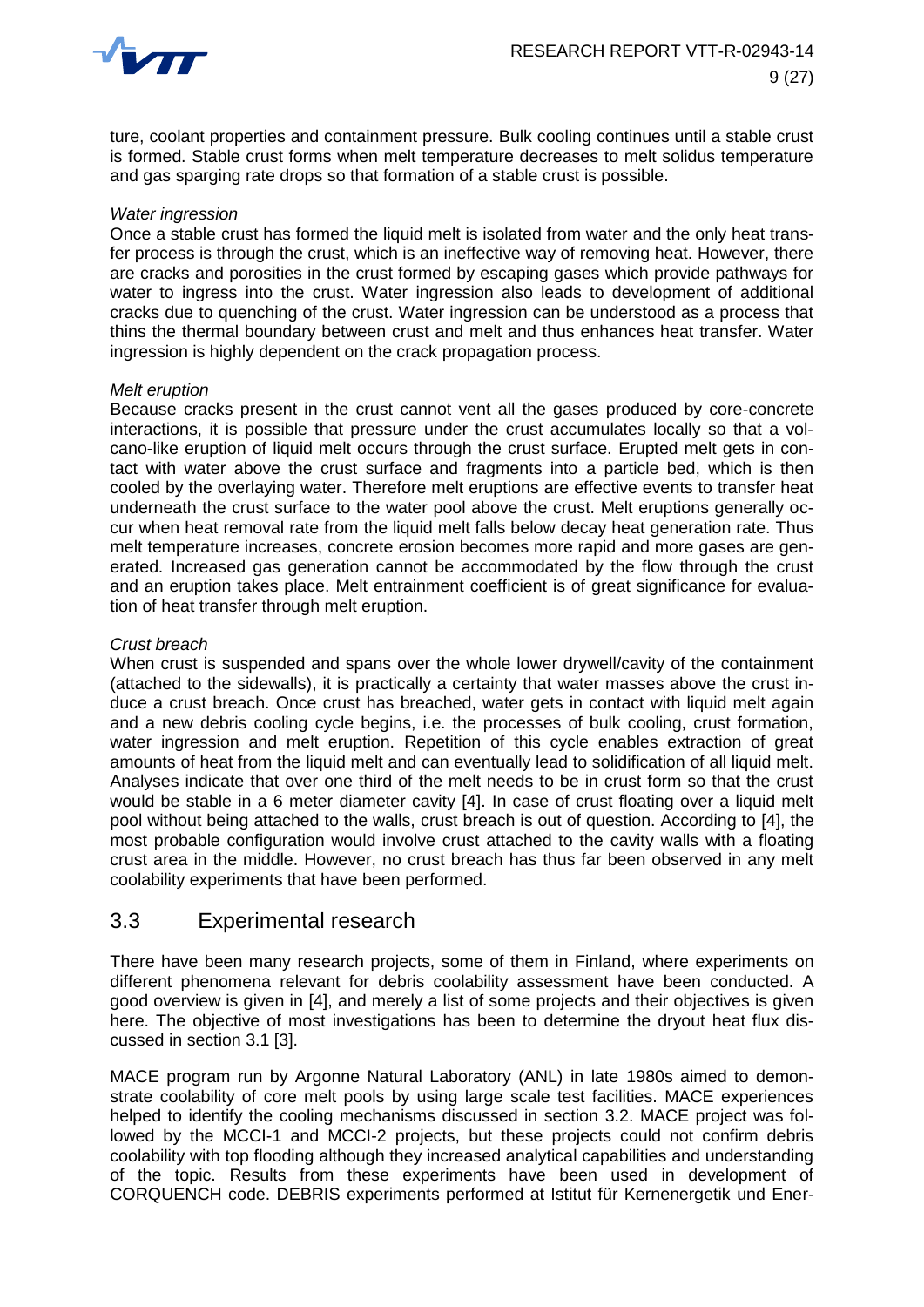

giesysteme (IKE) focused on constitutive laws, such as friction and heat transfer, under boiloff and quenching conditions.

FARO experiments investigated the breakup of melt jet penetrating into water pool. An important outcome was the observation that realistic reactor conditions yielded significant melt breakup. Also variations in conditions were observed not to have any significant influence on particle size distributions. FARO experiments are considered most relevant fuel breakup experiments using prototypic corium material, thick jets, large masses and long pours [4]. KROTOS experiments also concentrated on melt breakup, although smaller melt amounts were used than in FARO, and results showed smaller particle mean sizes. DEFOR experiments at KTH (Royal Institute of Technology) investigated debris bed formation from breakup of melt and results indicated for example higher porosities in the debris bed than previously assumed.

The STYX experiments [7] performed at VTT concerned mixed particle shapes and size distribution from FARO experiments to assess prototypic debris behaviour. Irregular gravel was used as simulant material. Uniformly spread 60 cm high electrically heated debris bed, cooled by top flooding, was used. The goal of the project was to qualify the use of a deep exvessel water pool as a severe accident management measure. Experimental DHF results were quite low, partly because of small effective particle diameter. At atmospheric pressure, the measured DHF value was only 232 kW/m<sup>2</sup>, and in 0.7 MPa pressure DHF increased to 451 kW/m<sup>2</sup>. The study concluded that at low pressures debris coolability could be a problem at Olkiluoto plant. STYX experiments may be considered more as yielding results for basic investigations and code validation than directly usable for reactor scenarios [8].

| Test                 | Pressure<br>[MPa] | Particle<br>diameter<br>[mm] | Porosity       | Bed depth [m] | DHF $[kW/m2]$               |
|----------------------|-------------------|------------------------------|----------------|---------------|-----------------------------|
| Purdue (H) [9]       | $0.1 - 0.24$      | 8                            | 0.386          | 1.016         | 821-1100                    |
| Winfrith $(H)$ [10]  | $0.1 - 0.9$       | $0.2 - 5$                    | $\blacksquare$ | $0.05 - 0.15$ | 960-1350                    |
| $DCC-1$ (H)          | $0.1 - 17.0$      | 0.71                         | 0.345          | 0.5           | 40-80                       |
| DCC-2 (H) [11]       | $0.1 - 17.0$      | 2.43                         | 0.41           | 0.5           | 500-1100                    |
| KfK (H) [12]         | 0.1               | $0.2 - 0.5$                  | 0.395          | 0.2           | 58-60                       |
| SILFIDE (H) [13]     | 0.1               | 2<br>3.4<br>4.7<br>7.1       | 0.4            | 0.5           | 700<br>1000<br>1500<br>1650 |
| POMECO (H)<br>$[14]$ | 0.1               | 0.2<br>0.9                   | 0.4            | 0.45          | 90<br>222                   |
| DCC-3 (S) [15]       | $0.07 - 6.9$      | $4.67 + 1.18$                | 0.41           | 0.5           | 117-285                     |
| POMECO (S)<br>$[16]$ | 0.1               | $0.9 + 0.2$                  | 2.36-0.36      | 0.37          | 54-122                      |

<span id="page-13-0"></span>*Table 3.1: Some results from dryout heat flux measurements with top flooding conditions. H=Homogeneous bed, S=Stratified bed. Reproduced from [7].*

Ref. [7] also lists results from earlier experiments on debris bed dryout heat flux, and [Table](#page-13-0)  [3.1](#page-13-0) is reproduced from [7]. Most of the data in [Table 3.1](#page-13-0) concerns single-sized, spherical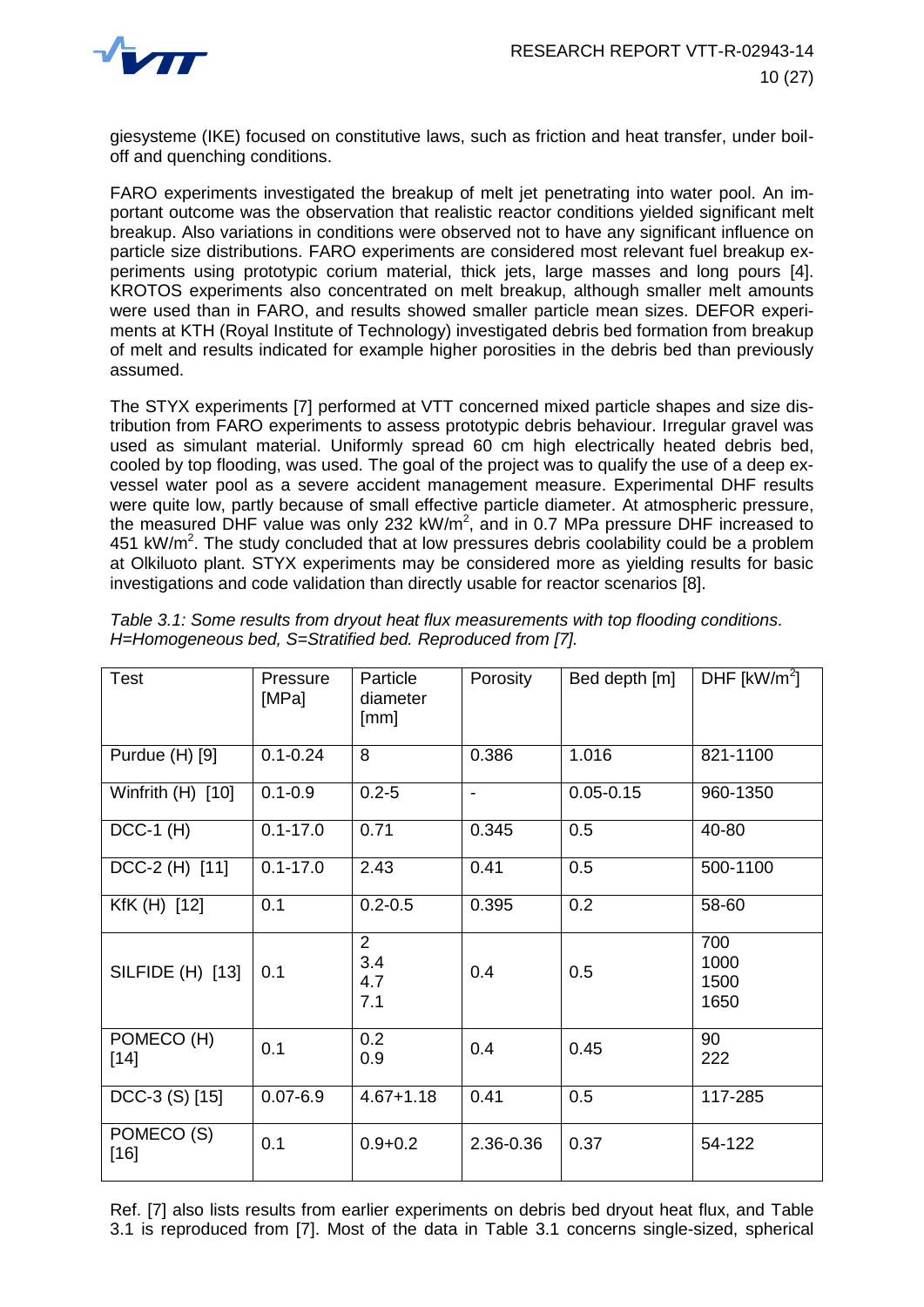

particles, but some data exists also for irregularly shaped multi-grain configurations. Generally speaking, the data is highly scattered and it is difficult to draw any explicit conclusions.

#### 3.3.1 COOLOCE experiments

There is active research on coolability issues at VTT, and the STYX experimental facility has been followed by COOLOCE test facility. First experiments covered top-flooded cylindrical debris bed and a conical, heap-like bed. Later the test programme has been extended to include e.g. a cylindrical bed with lateral flooding. The objective is to find out the coolability limits in well-defined representative conditions. [Table 3.2](#page-14-0) shows different test configurations that have been implemented.

| Experiment  | Test bed    | Flow configura-<br>tion   | Particle material | Pressure range<br>[bar] |
|-------------|-------------|---------------------------|-------------------|-------------------------|
| COOLOCE-1-2 | Conical     | Multi-<br>dimensional     | Spherical beads   | $1.6 - 2.0$             |
| COOLOCE-3-5 | Cylindrical | Top-flooding              | Spherical beads   | $1.0 - 7.0$             |
| COOLOCE-6-7 | Conical     | Multi-<br>dimensional     | Spherical beads   | $1.0 - 3.0$             |
| COOLOCE-8   | Cylindrical | Top-flooding              | Irregular gravel  | $1.0 - 7.0$             |
| COOLOCE-9   | Cylindrical | Top-flooding              | Irregular gravel  | 1.0                     |
| COOLOCE-10  | Cylindrical | Top-flooding &<br>lateral | Spherical beads   | $1.3 - 3.0$             |

#### <span id="page-14-0"></span>*Table 3.2: Summary of the COOLOCE experiments. [17]*

The COOLOCE facility consists of pressure vessel containing particle bed section, heating equipment and feed water and steam removal systems. Conical and cylindrical test beds are 500 and 310 mm in diameter, respectively. Electrical resistance heaters simulate the decay heat, and aim is to achieve volumetrically uniform power distribution. Geometry comparison experiments were performed with spherical beads, whereas particle material effects were studied with irregularly shaped and sized gravel particles.

COOLOCE tests have clarified that the coolability of conical debris bed is reduced around 50% compared to cylindrical bed of equal volume because of greater height of conical beds. If debris beds are of equal height, the tests suggest that conical bed is better by 50-60% in terms of coolability provided by lateral flooding.

The dryout heat flux measured for alumina gravel was low compared to the experiments with spherical beads, and also slightly lower compared to experiments with the STYX facility. The difference is explained by the greater average size of the beads, which increases coolability. For gravel beds, the important parameters (particle diameter, porosity) to which dryout heat flux is sensitive are not as well-known as for spherical beds [17].

Test configurations have also been analysed using 2D MEWA simulations [18]. The agreement between results and experiments varies between very good and reasonable. For instance it seems that simulations tend to underestimate coolability of conical beds. MEWA simulations have been complemented by 3D calculations with in-house code PORFLO and FLUENT, but these modelling capabilities are not yet ready for systematic prediction of dryout power [17].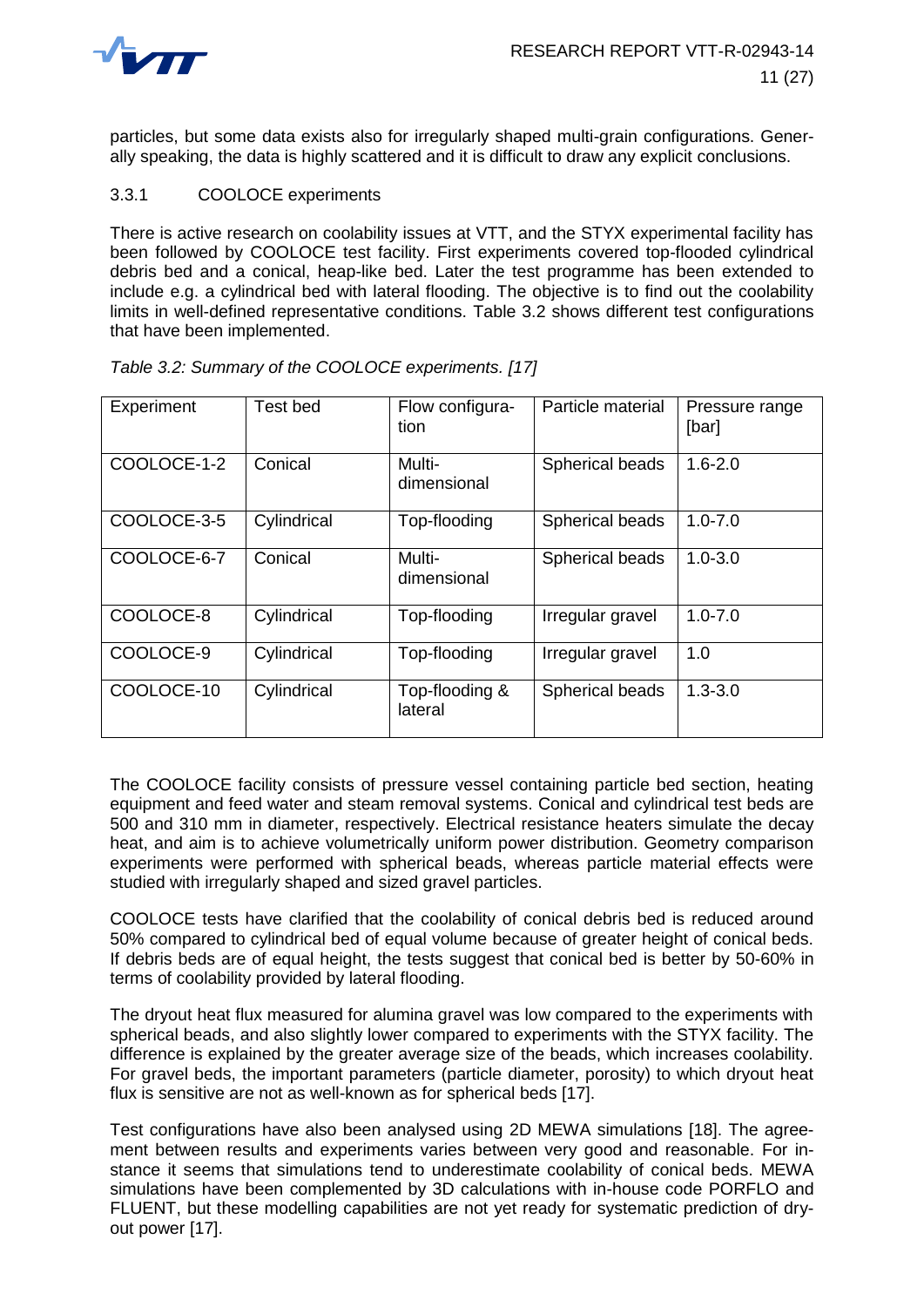

As an example, some experimental DHF results and corresponding simulation results are shown in [Table 3.3](#page-15-0) for comparison. There were several simulation cases with slightly varied input parameters for each experiment configuration, but results from just one simulation for each experiment is shown in [Table 3.3.](#page-15-0) Both experimental and simulation results seem quite low in comparison to values in [Table 3.1](#page-13-0) but are of same order of magnitude with the STYX experiment.

<span id="page-15-0"></span>

| Table 3.3: Comparison of experimental and simulation results for dryout heat flux. Heat flux |  |
|----------------------------------------------------------------------------------------------|--|
| unit is $kW/m^2$ . [18]                                                                      |  |

|                | COOLOCE-3-5  |           | COOLOCE-8    |           |
|----------------|--------------|-----------|--------------|-----------|
| Pressure [bar] | Experimental | Simulated | Experimental | Simulated |
| 1.1            | 270          | 219       | 178          | 171       |
| 2.0            | 347          | 331       | 235          | 240       |
| 3.0            | 422          | 384       | 263          | 287       |
| 4.0            | 458          | 437       | 290          | 328       |
| 5.0            | 493          | 484       | 319          | 356       |
| 7.0            | 560          | 556       | 342          | 411       |

## 3.4 Modelling capabilities

Classical coolability analyses have mainly considered 1D homogeneous debris beds (uniform height) under top flooding. The bed is assumed initially to be filled with water and to be in a quenched state, which in practice is not true even with deep water pools. If sufficient water supply can be established to replace evaporated water and to remove decay heat from the bed, no dry zones develop. Classical 1D approach underestimates coolability [4].

More realistic configurations, that is, heap-like heterogeneous debris beds with multidimensional flows, can be analysed by using validated 2D/3D computer codes. Multiphase flow of steam and surrounding water upwards and melt particles downwards requires special attention, as well as laws of friction and debris quenching. Modelling of friction forces is decisive [3] because they determine how much water can enter the debris bed and how fast the produced steam can be removed. Well known classical friction models include Lipinski's model and two phase friction models are generally based on Ergun's law [3]. Level of detail in terms of physical mechanisms in such codes makes them applicable for large spectrum of reactor scenarios.

Some examples of codes used to analyse debris coolability and also other phenomena that affect coolability are given next. The CORQUENCH code developed by ANL utilizes data obtained from MACE project (see section [3.3\)](#page-12-0) and its successors. It has models describing different cooling mechanisms and it can perform analysis for coolability of a corium melt pool interacting with concrete. IKEJET/IKEMIX is a combined jet breakup and settling code developed at IKE of University of Stuttgart. MC3D code from CEA and IRSN in France can be used for similar purposes. IKE also has WABE module for cooling analysis and MEWA module for combined melting and cooling analysis included in ATHLET-CD, which is used to assess accidents resulting from major core damage. Data obtained from experiments has been vital for validation of constitutive laws in codes mentioned above. Also integral accident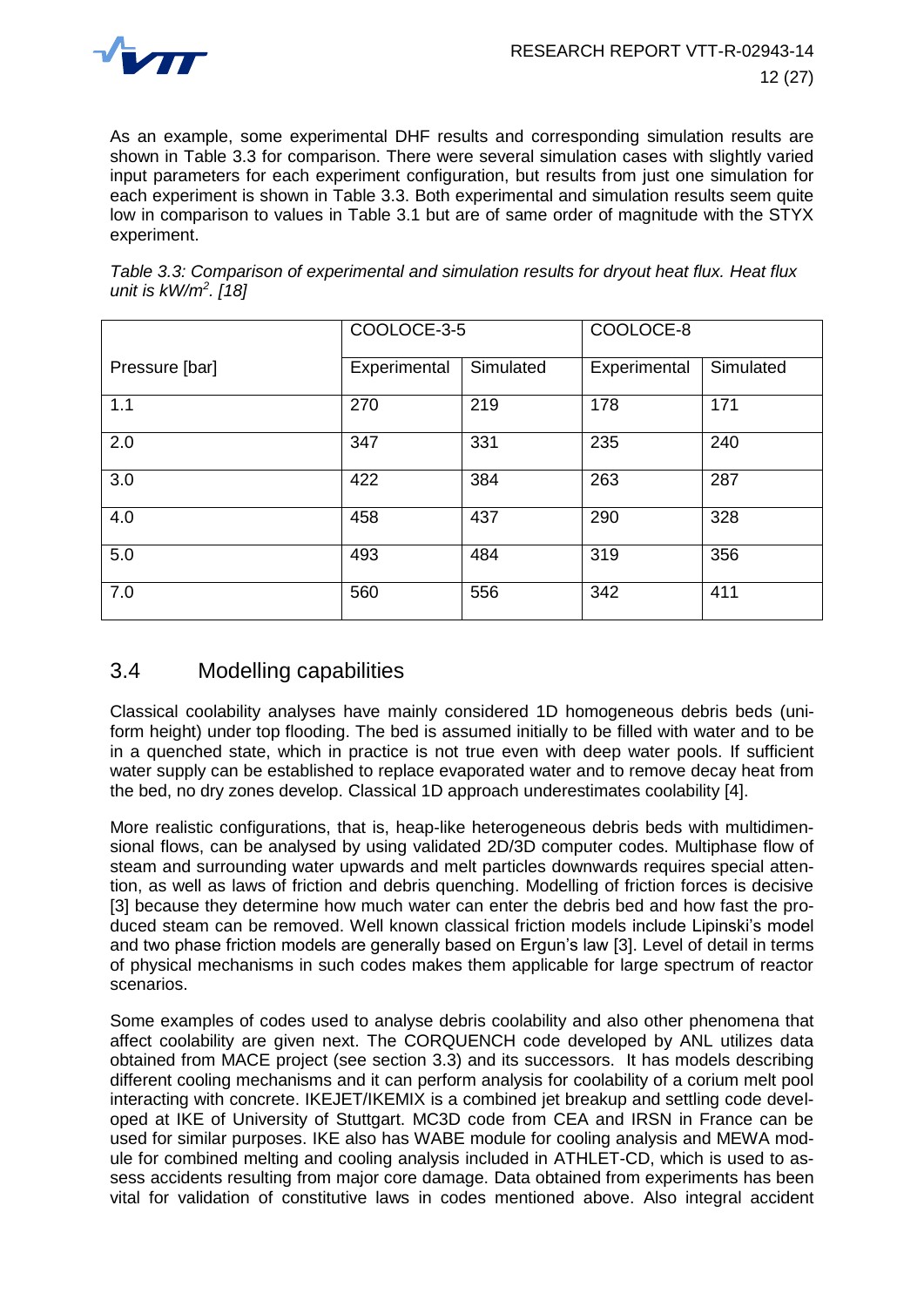

analysis codes are useful because they can help to determine the initial conditions, such as melt amount and composition for the debris to be cooled, as well as e.g. ambient pressure.

## <span id="page-16-0"></span>**4. Risk-informed treatment of debris coolability**

Coolability of debris/corium depends on many things, as discussed in section [3.](#page-9-0) The situation is highly case and reactor-specific and as realistic consideration as possible is important. As stated in [19], ex-vessel debris coolability is subject to large uncertainties and any "oversimplified" conclusion on this topic should be avoided. However, some reasonable simplifications are needed for level 2 analysis so that the issue could be included in containment event trees without giving it merely a probability value.

In [20], debris bed dryout probability is estimated by using the concept of load vs. capacity. The analyses use Monte Carlo simulations and distribution functions for parameters that affect heat fluxes, thermal power or melt mass which all can be used to define load and capacity variables. A surrogate model that gives dryout heat flux is developed for cone shaped debris bed by generalizing two dimensional dryout simulations. It is also highlighted that load and capacity variables (e.g. heat flux and dryout heat flux, respectively) are often interconnected through accident scenario and severe accident management measures taken.

Several debris bed geometries are considered in [20], including flat and conical shapes as well as a cone that stands on a cylindrical base. A purely conical debris bed with mass  $M$ , density  $\rho$  and porosity  $\varepsilon$  has volume  $V = M/\rho(1-\varepsilon)$ , and the height of such bed can be written as

<span id="page-16-1"></span>
$$
h = \left(\frac{3M \tan^2 \alpha}{\pi \rho (1 - \varepsilon)}\right)^{\frac{1}{3}},\tag{1}
$$

where  $\alpha$  is the slope angle. Heat flux HF produced by a flat debris bed of height h and specific decay heat power W can be expressed as

<span id="page-16-2"></span>
$$
HF = \rho(1 - \varepsilon)Wh. \tag{2}
$$

This expression for heat flux can be used also for conical debris beds by considering the location most prone to dryout, i.e. the centre of the bed which corresponds to the top of the heap. From numerical simulations and by considering an infinitely thin vertical cylinder passing through the top of the debris bed it can be assumed that most vapour escaping from the cylinder exits from top of it, i.e. non-vertical flows can practically be neglected. However, coolability of such debris configuration is better than that of a flat debris due to water penetrating the side walls. Thus for a conical debris HF stands for local heat flux instead of an average value and  $h$  is the maximum height of the debris heap. By using equations [\(1\)](#page-16-1) and [\(2\),](#page-16-2) the expression for heat flux at the top of a debris cone becomes

$$
HF = \left(\frac{3M(1-\varepsilon)^2 \rho^2 \tan^2 \alpha}{\pi}\right)^{\frac{1}{3}} W.
$$
 (3)

Specific decay heat power W is a function of melt release time  $t_{mr}$  which is measured as time elapsed since reactor scram. Also nominal thermal power  $Q_0$ , total corium mass  $M_0$  and relative power  $p_r$  are present in the expression for specific heat power:

<span id="page-16-3"></span>
$$
W(t_{mr}) = \frac{Q_0}{M_0} \cdot \frac{p_r(t_{mr})}{100\%}.
$$
 (4)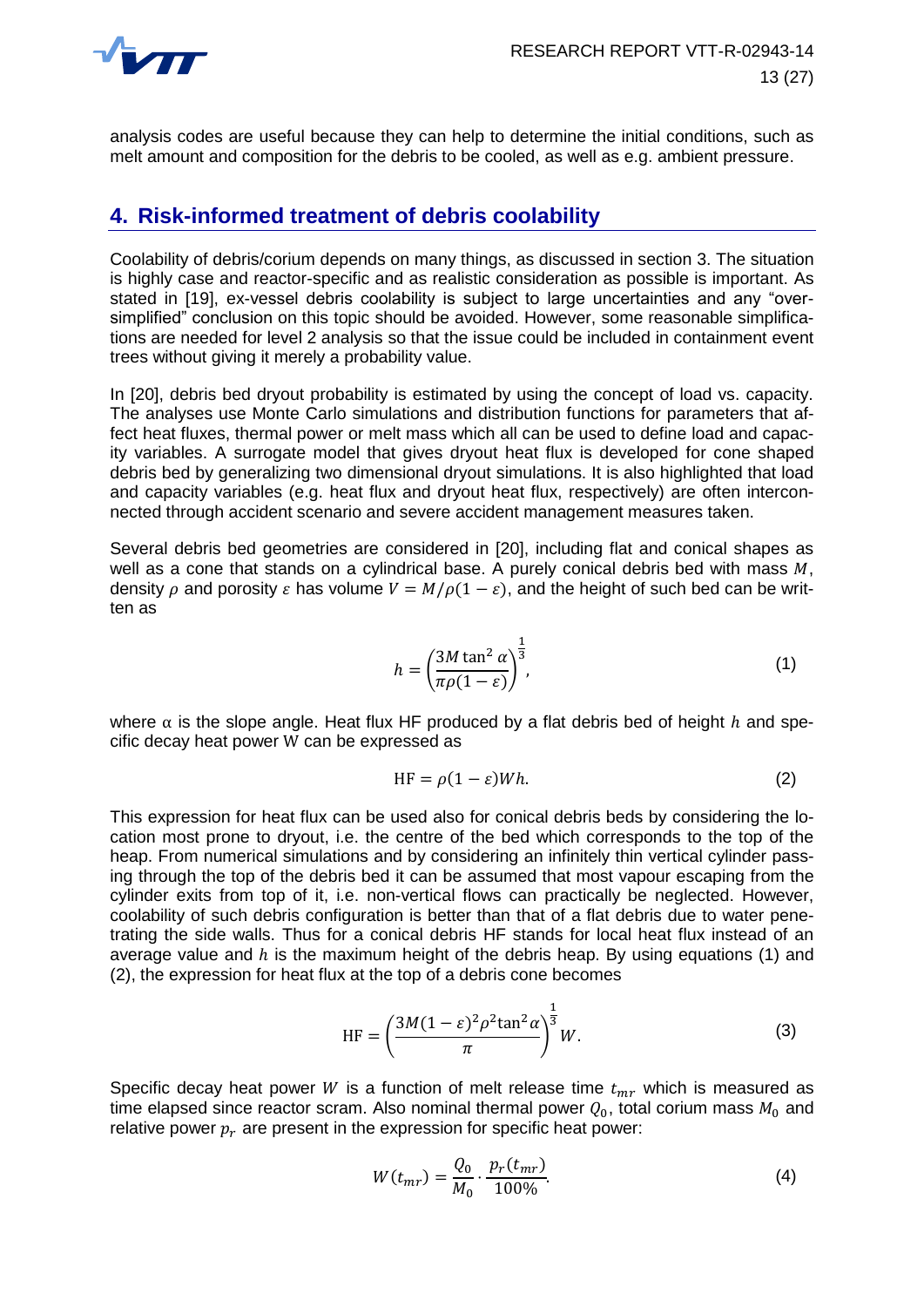

Relative power  $p_r$  at the time elapsed since reactor scram  $t_{el}$  is defined with respect to nominal power and ANS 5.1 standard tables provide values for it. In [21], an approximation of the ANS curve is given as

<span id="page-17-0"></span>
$$
p(t_{el}) = 5 \cdot 10^{-3} a \left[ t_{el}^{-b} - (t_s + t_{el})^{-b} \right],\tag{5}
$$

where  $t_s$  is time of reactor scram measured from the time of reactor start-up (i.e.  $t_s + t_{el}$  is the total time since reactor start-up). Parameters  $a$  and  $b$  depend on  $t_{el}$  as follows:

| Time after shutdown [s] | а     |        |
|-------------------------|-------|--------|
| $0 - 10$                | 12.05 | 0.0639 |
| $10 - 150$              | 15.31 | 0.1807 |
| 150-8E8                 | 27.43 | 0.2962 |

Recall that dryout heat flux (DHF) is defined as the maximum local HF so that no dryout occurs. Similar to HF, also DHF in this formulation is attributed only to the top point of a non-flat debris configuration. Surrogate models for dryout heat flux have been developed in [20] and [22], and the idea of these models is to extend DHF concept of a flat debris bed to multidimensional cases. For example in [20] the improvement of coolability of a cone-shaped debris bed due to water inflow from the sides is taken into account by writing DHF as a product of dryout heat flux for a flat bed DHF $_{flat}$  and function  $\Phi$  that accommodates the shape effects:

$$
DHF(d, \varepsilon, P_{\text{sys}}, \alpha) = DHF_{flat}(d, \varepsilon, P_{\text{sys}}) \cdot \Phi(\alpha). \tag{6}
$$

DHF<sub>f</sub> for a particular parameter set is obtained by solving one dimensional problem and  $\Phi$  is then approximated with help of two-dimensional DHF simulation results. Once this surrogate model has been given its functional form there is no need for further time consuming twodimensional DHF simulations. Note that function  $\Phi$  that describes debris shape is here a function of only  $\alpha$  but could be more complicated as well.

Reference [23] builds on the approach discussed above and aims at quantification of associated uncertainties by investigating different parameter ranges and distribution shapes. It was observed that uncertainties regarding particle size and the slope angle of the debris heap appear most significant uncertainty contributors. It is also highlighted that correlations between individual parameters should be taken a closer look at.

## 4.1 IDPSA approach

In this section the risk-informed approach to debris coolability issue discussed above is utilized together with results obtained from MELCOR simulations that were performed earlier and reported in [1]. Thus the analyses are performed within the IDPSA methodological framework. Those accident scenarios analysed in [1] that resulted in vessel melt-through are revisited from ex-vessel debris perspective. Thereafter distributions for both heat flux and dryout heat flux are determined by using Monte Carlo simulation in order to obtain a probability estimate for debris coolability. In the end, an approach to deal with ex-vessel debris coolability in L2 PRA context is suggested for two scenarios, namely high and low pressure accident sequences.

#### 4.1.1 MELCOR simulations

Six different cases were studied with MELCOR in [1], and they can be seen in [Table 4.1.](#page-18-0) The table contains time points for e.g. when the fuel cladding temperature exceeds oxidation threshold for zirconium (1100 K) and when the core melt relocation starts. Only cases 2, 5 and 6 end up with melt ejection into LDW, and are therefore interesting for ex-vessel debris coolability considerations. Other cases are not paid further attention here and the corresponding columns in [Table 4.1](#page-18-0) are faded.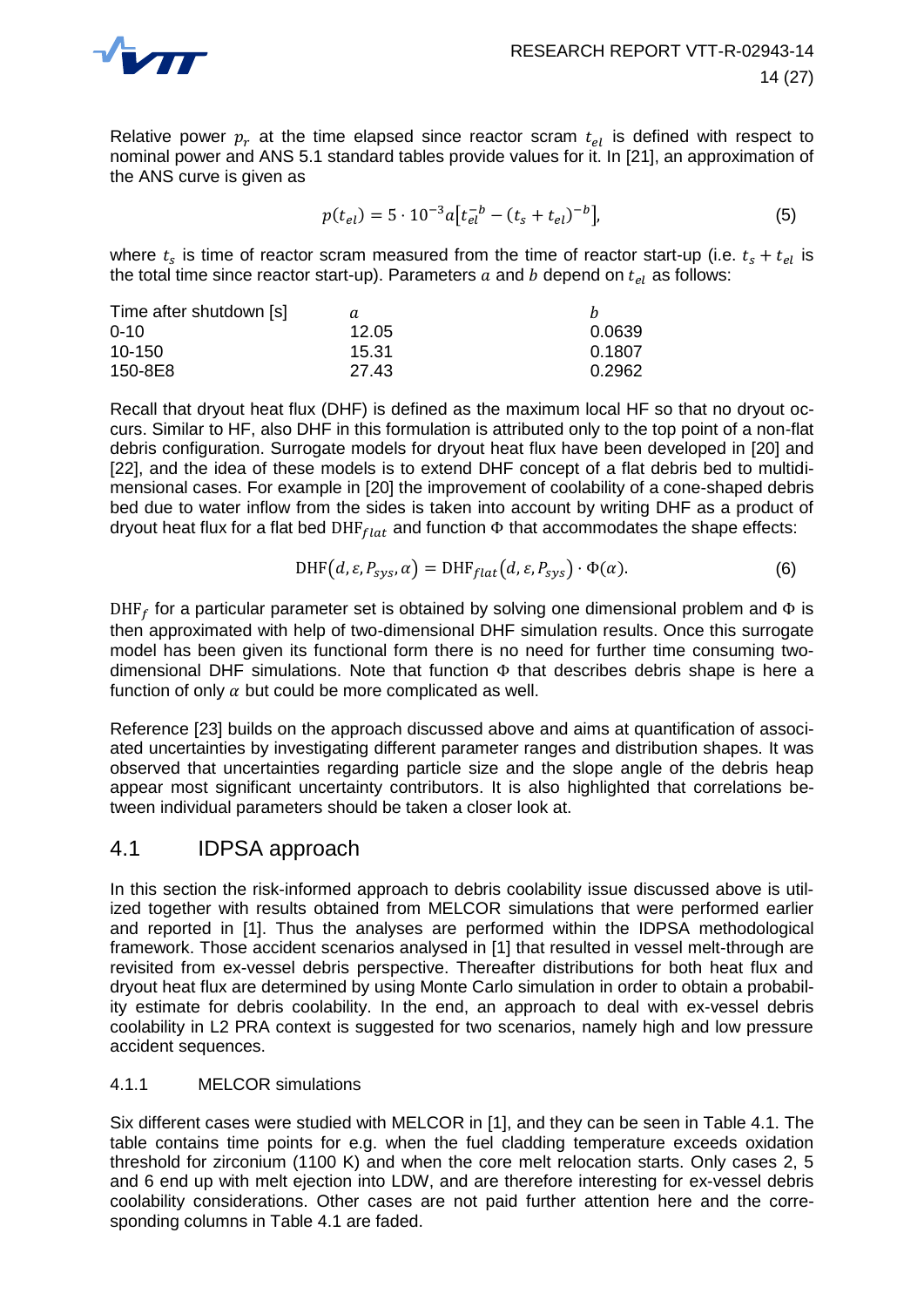

[Table 4.1](#page-18-0) provides quite general information about the cases analysed and the most relevant quantities for debris coolability analyses are the system pressure and the amount of melt ejected. As discussed in section [3.1,](#page-10-0) high ambient pressure results in higher steam density and thus improves coolability through increased dryout heat flux. In that sense, case 6 appears most favourable to debris coolability. However, case 6 also results in biggest melt amounts, which hinders coolability, and pressurized melt ejections are generally less predictable than their gravity-driven counterparts.

<span id="page-18-0"></span>*Table 4.1: The analysis scenarios studied in [1]. Cases 2, 5 and 6 resulted in melt ejection into LDW and are taken into further consideration here.*

|                                                | Case #               |                      |                       |                       |       |       |
|------------------------------------------------|----------------------|----------------------|-----------------------|-----------------------|-------|-------|
|                                                |                      | 2                    | 3                     | 4                     | 5     | 6     |
| ECCS availability?                             | Recovery<br>at 3000s | Recovery<br>at 4000s | Recovery<br>at 18000s | Recovery<br>at 19000s | No.   | No    |
| Depressurization<br>through ADS [s]            | 1821                 | 1821                 |                       |                       | 1805  |       |
| Core dry for the<br>first time [s]             | 2510                 | 2510                 | 4650                  | 4650                  | 2510  | 4650  |
| Zr oxidation starts<br>[s]                     | 2620                 | 2620                 | 3080                  | 3080                  | 2620  | 3080  |
| Core support struc-<br>tures start to fail [s] |                      | 5678                 | 7534                  | 7534                  | 5093  | 7534  |
| Vessel breach<br>(VB) [s]                      |                      | 17447                |                       | 19021                 | 13706 | 19018 |
| Filtered venting<br>(system 362) [s]           |                      |                      |                       | 19078                 |       | 19087 |
| <b>LDW</b> water<br>subcooling at VB<br>[K]    |                      | 65.53                |                       | 95.84                 | 73.61 | 95.84 |
| LDW water partial<br>pressure at VB<br>[bar]   |                      | 1.82                 |                       | 3.72                  | 2.25  | 3.72  |
| Melt ejected [ton]                             |                      | 159.7                |                       |                       | 183.3 | 185.5 |

Some further MELCOR analyses for the three cases were conducted and graphs from [Figure](#page-19-0)  [4.1](#page-19-0) to [Figure 4.5](#page-21-0) illustrate some results relevant to ex-vessel debris considerations. Horizontal axes begin from the time of vessel failure which varies from case to case as can be seen from [Table 4.1.](#page-18-0) For each case the last observation is from time 36000 s, i.e. ten hours have been simulated in total.

Heat flux was estimated as the ratio of heat loss from debris surface to debris pool upper surface area, and the results are in [Figure 4.1.](#page-19-0) It appears that case 5 yields the highest initial heat flux over 2 MW/m<sup>2</sup>. Also case 6 reaches heat flux values over 1 MW/m<sup>2</sup>, and case two seems most favourable to cooling, probably because emergency core cooling has been initiated at the time 4000 s. In both cases 5 and 6 ECCS is unavailable but the difference is that case 5 is depressurized and the melt heats up faster. After oscillating behaviour right after vessel breach all the cases settle at around 0.20 MW/m<sup>2</sup>.

[Figure 4.2](#page-19-1) shows at which power heat is transferred from debris bed to concrete underneath it. Also this time case 5 seems the most challenging and case 2 a little less severe. The meaning of such a variable in MELCOR is to illustrate how much heat goes to ablation of concrete. [Figure 4.3](#page-20-0) shows the thickness of debris bed for each case and it correlates almost completely with the ejected melt amounts because MELCOR assumes melt to spread evenly in the reactor cavity/LDW. Thus case 6 results in deepest bed. Debris is assumed to consist of 5 layers in MELCOR, namely heavy and light oxide layers, metallic layer and heavy and light mixture layers. In the simulations performed in [1] the debris bed consisted entirely of the heavy mixture layer.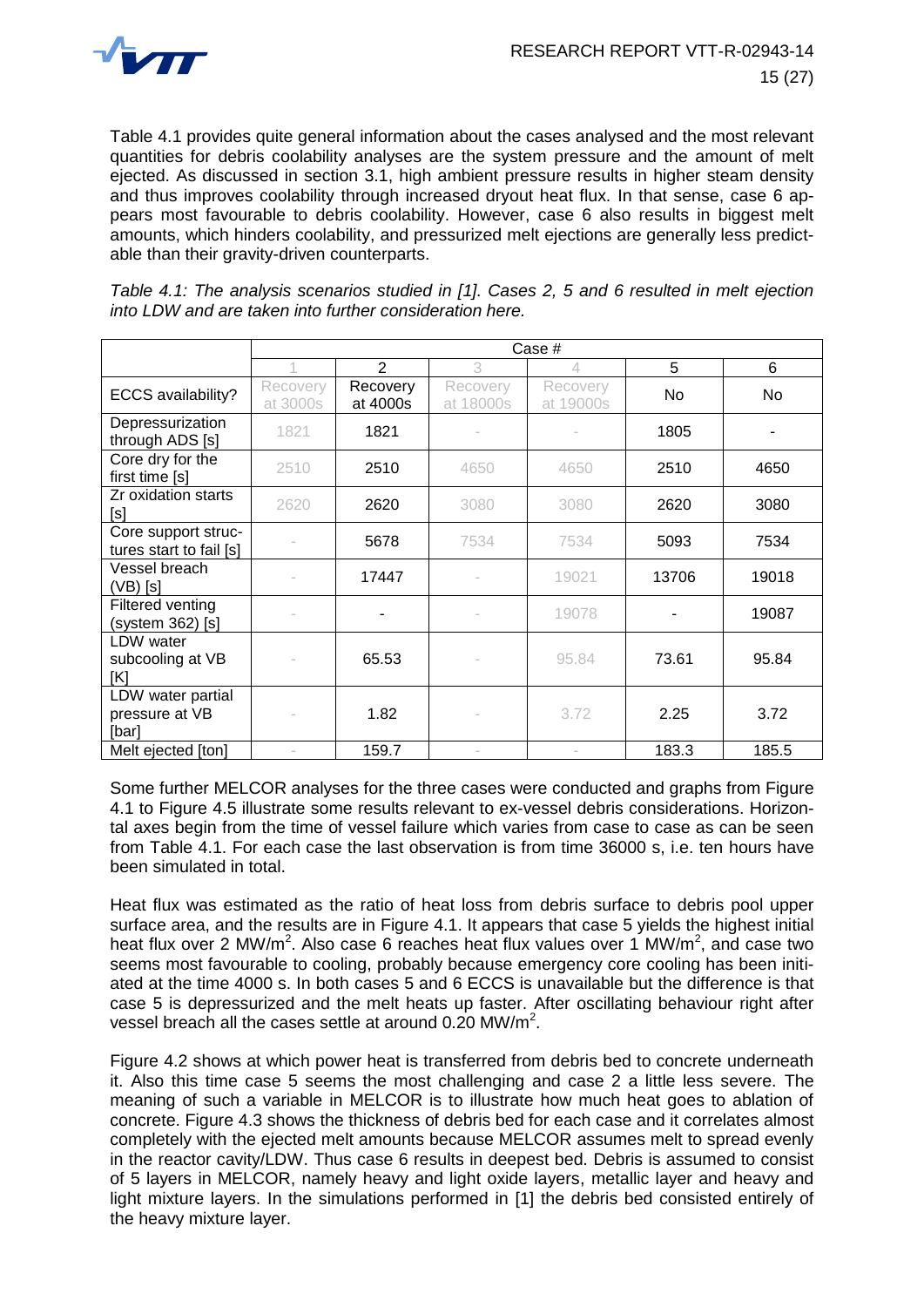



<span id="page-19-0"></span>*Figure 4.1: Heat flux through the top surface of the debris bed.* 



<span id="page-19-1"></span>*Figure 4.2: Heat loss from debris bed to concrete. Heat goes to ablation of concrete.*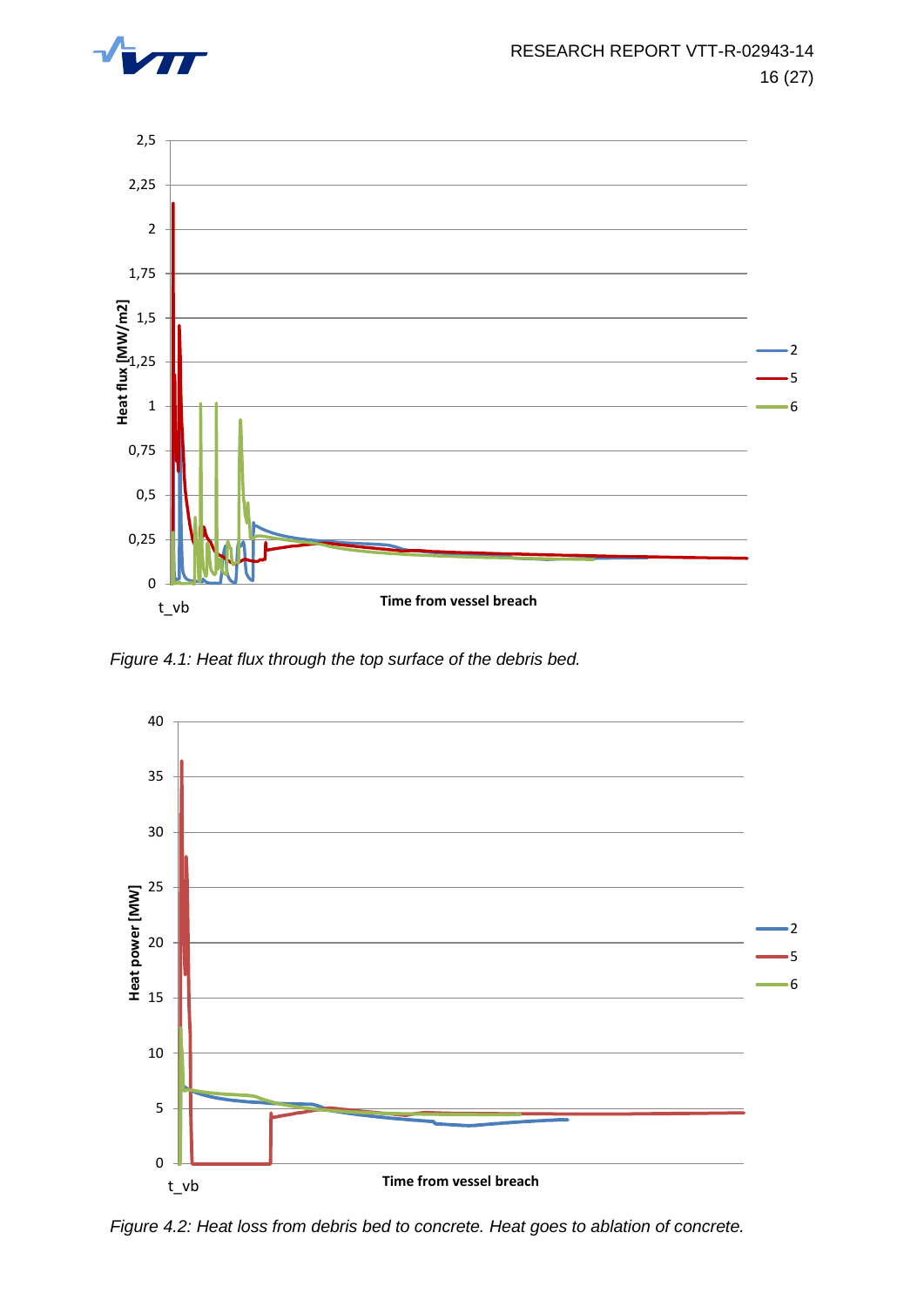



<span id="page-20-0"></span>*Figure 4.3: Thickness (of the heavy mixture layer) of the debris bed.*

In [Figure 4.4](#page-21-1) are temperatures of the debris beds formed in the analysis cases. Right after vessel breach there is a temperature peak in case 5 and a smaller one in case 2 but they even out quite soon. Only somewhat after vessel failure debris temperatures start to rise rapidly and reach values little less than 2000 degrees centigrade. Delay in temperature rise is due to gradual growth of the vessel breach size which initially permits only small melt amounts to eject. Eventually case 6 yields highest debris temperatures and case 2 has debris temperatures notably lower because the melt was cooled already within the RPV.

[Figure 4.5](#page-21-0) shows densities of debris beds. Density maxima are attained right after all the melt is released from the vessel and case 2 seems to produce the densest corium with density over 8000 kg/m<sup>3</sup>. After maxima have been reached the densities start to decrease in an exponential manner because corium composition changes when concrete is ablated.

[Table 4.2](#page-22-0) collects the above discussed debris information from MELCOR simulations. Altogether it seems that case 5 with successful depressurization and without ECCS is most severe in terms of heat fluxes. Case 5 results also in thickest debris bed because of earlier vessel failure which enables longer time available for concrete ablation. Case 2 appears least threatening, thanks to ECCS which starts to provide additional cooling at the time 4000 s. With respect to safety analysis, it is interesting to see the effect of depressurization on debris bed properties. By comparing cases 5 and 6, depressurized case seems more severe regarding heat fluxes. At the same time it must be kept in mind that high pressure melt ejection was not implemented in MELCOR model. Thus the effect of different debris bed shape and internal structure caused by pressurized melt ejection is not included in the results.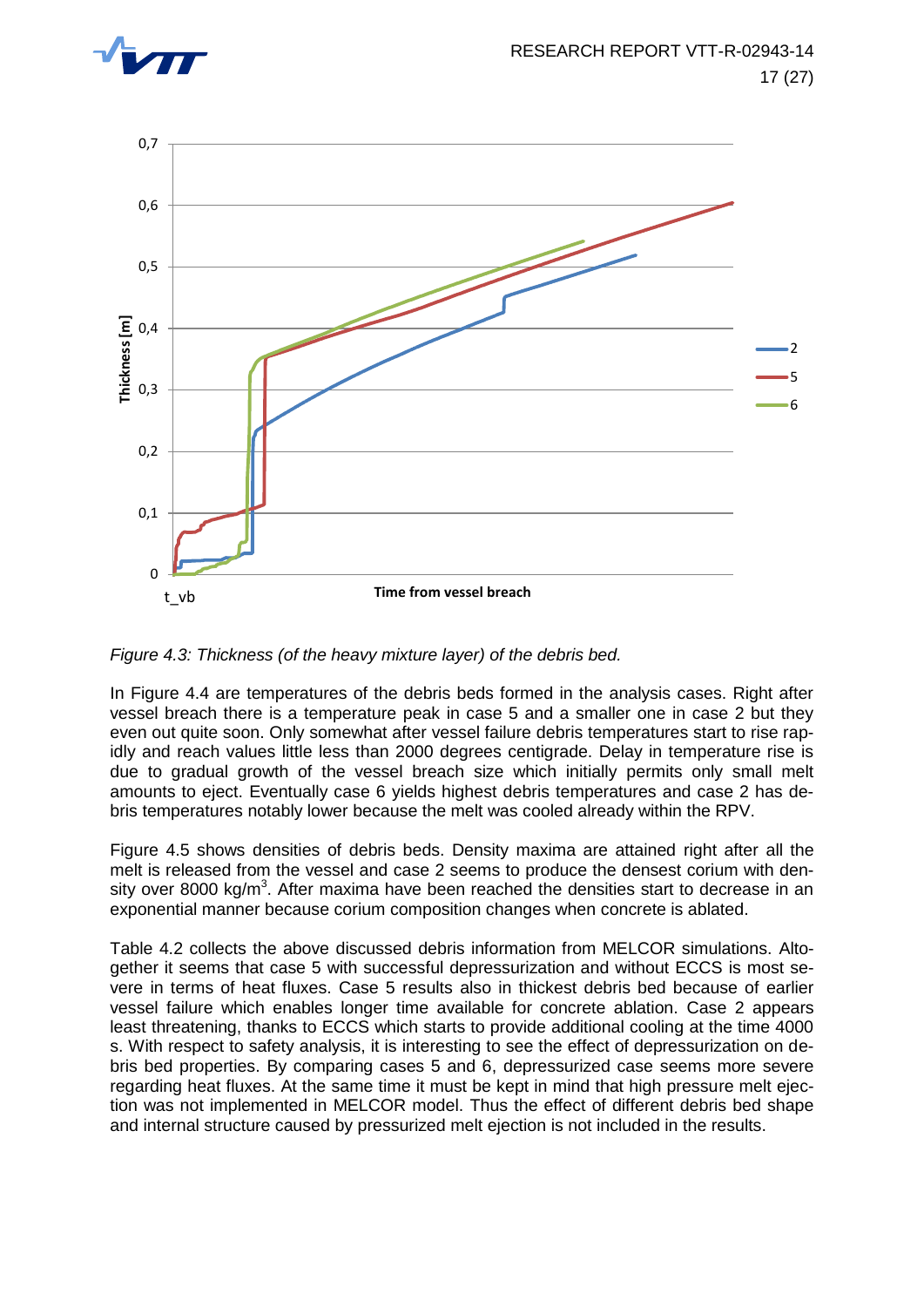



<span id="page-21-1"></span>*Figure 4.4: Temperature (of the heavy mixture layer) of the debris bed.* 



<span id="page-21-0"></span>*Figure 4.5: Density (of the heavy mixture layer) of the debris bed.*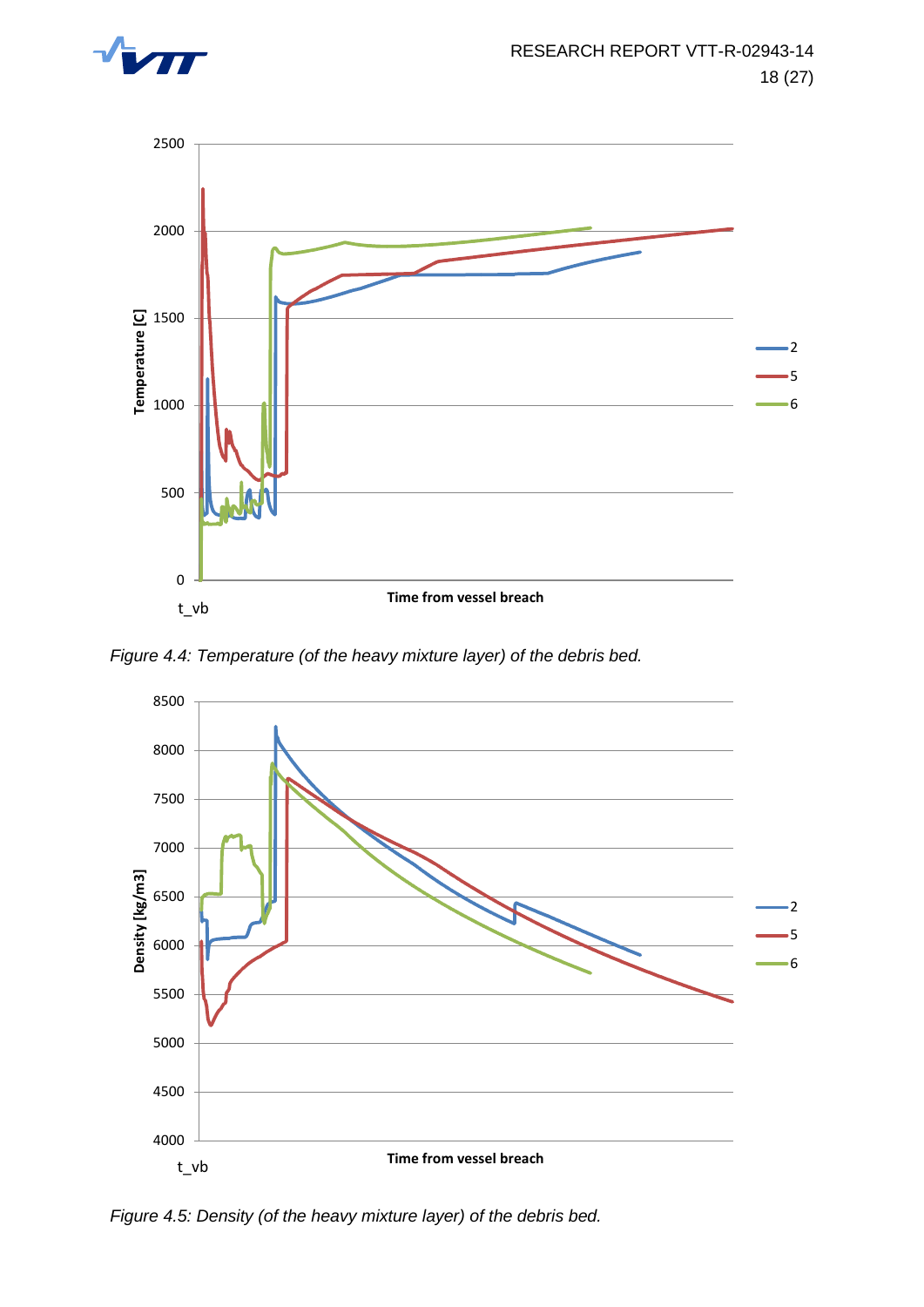

|                                            | Case # |       |       |
|--------------------------------------------|--------|-------|-------|
|                                            | 2      | 5     | 6     |
| Maximum heat flux<br>[MW/m <sup>2</sup> ]  | 1.518  | 2.148 | 1.020 |
| Average heat flux<br>[MW/m <sup>2</sup> ]  | 0.171  | 0.194 | 0.177 |
| Average heat power<br>to concrete [MW]     | 4.64   | 4.23  | 5.11  |
| <b>Bed final thickness</b><br>$(flat)$ [m] | 0.52   | 0.60  | 0.54  |
| Final temperature<br>$\lceil$ °C l         | 1879   | 2013  | 2018  |
| Maximum density<br>[ $kg/m3$ ]             | 8245   | 7712  | 7869  |

<span id="page-22-0"></span>*Table 4.2: Case specific debris properties obtained from MELCOR simulations.* 

The plots and results discussed above are provided by MELCOR's CAV package, and there are several details (introduced in [24] and [25]) worth knowing about debris bed modelling used in MELCOR. In CAV package, it is assumed that water cannot break up or penetrate debris and heat can only be removed from debris by conduction to the surface. Thus formation of a coolable debris bed is not feasible. However, quenching can be promoted by modifying parameters that affect thermal conductivity. Concrete ablation affects debris composition so that molten concrete oxides and molten steel from reinforcing bars in concrete are added to the debris pool. By default, debris formation is treated by enforcing complete mixing where debris consists of a single layer, which is spread uniformly and instantaneously across the cavity.

CAV package concentrates on corium attack on basemat concrete and lacks explicit models for quenching and dryout of ex-vessel debris. However, such models are available for invessel phase through the COR package. Heat transfer from debris bed to the overlying pool of water following debris bed dryout is assumed relatively modest. Dryout heat flux is calculated with Lipinski 0-dimensional correlation, and it is then applied as a limiting maximum heat transfer rate from debris bed. 0-dimensional Lipinski model has been developed for uniform and homogenous beds and provides reasonable enough estimates for dryout heat fluxes in most reactor application cases [26].

#### 4.1.2 Probabilistic implementation

The probability of having non-coolable debris is evaluated for high and low pressure scenarios using the risk-informed IDPSA approach that has been discussed in the preceding sections. The actual probability is calculated from load vs capacity (or stress vs. strength) concept, where heat flux represents load and dryout heat flux is interpreted as capacity. Heat flux is estimated by using equations [\(3\)](#page-16-3)[-\(5\)](#page-17-0) and Monte Carlo method, i.e. parameter values used to calculate heat flux are sampled from probability distributions assigned to them. After  $n$  heat flux values have been sampled, a normal distribution is fitted into data. Distribution for dryout heat flux is obtained principally from experimental results discussed in section [3.3,](#page-12-0) but uncertainty is incorporated by formulating normal probability distribution for DHF.

In [Table 4.3](#page-23-0) are the parameter values that are used to sample a distribution for heat flux. Nominal thermal power  $Q$  is common for both low and high pressure cases and the value represents a typical Nordic BWR. Also total corium mass and corium density are independent of the case in question. Corium density has been given a value 7660 kg/m<sup>3</sup> in [27], and it can be regarded as a typical value for a Nordic BWR. According to MELCOR simulations a uniformly distributed density value between 7500-8000 kg/m<sup>3</sup> is used in this study. It is assumed that the melt amount ejected is bigger for high pressure case because of additional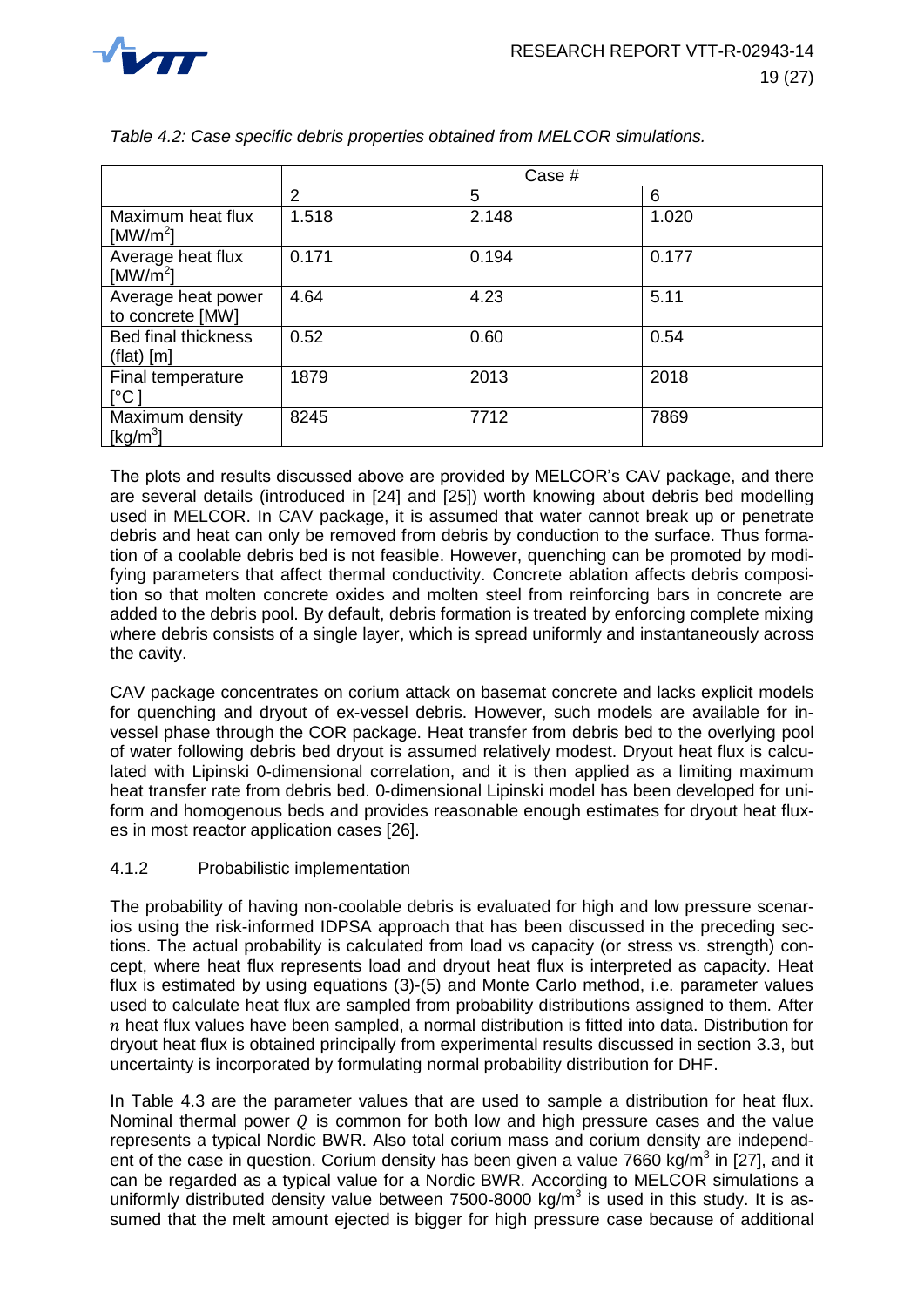

forces pushing the melt out. Also MELCOR analyses indicate that high pressure cases may involve higher proportion of fuel in a molten state when the vessel fails. High pressure cases support finer fragmentation of melt which affects particle size and thus also debris bed porosity. Therefore porosity is given a smaller value when melt is released at high pressure. Another feature of high pressure scenarios is the spreading of the melt. When melt is released with high velocity it is expected to spread more evenly around the LDW and formation of heap-like debris configurations is less likely than in low pressure cases. Thus slope angle and its range is smaller for high pressure cases than for their low pressure counterparts. Note that nonetheless in both cases a completely flat ( $\alpha = 0^{\circ}$ ) bed is considered feasible. Time elapsed since reactor start-up is assumed to have a mean value of a year in both cases, with upper limit of two years. According to MELCOR results it seems that in pressurized scenarios it takes a longer time (measured from reactor scram) for vessel to fail than in low pressure cases.

| Parameter                                  | Depressurized case | Pressurized case |
|--------------------------------------------|--------------------|------------------|
| Nominal thermal<br>power<br>0              | 2500               | 2500             |
| [MW]                                       |                    |                  |
| Corium density $\rho$ [kg/m <sup>3</sup> ] | 7500-8000          | 7500-8000        |
| Total corium mass $M_0$ [tons]             | 200                | 200              |
| M<br>Corium<br>ejected<br>mass             | 100-200            | 150-200          |
| [tons]                                     |                    |                  |
| Porosity $\varepsilon$                     | $0.3 - 0.4$        | $0.2 - 0.3$      |
| Bed slope angle $\alpha$ [degree]          | $0 - 25$           | $0 - 15$         |
| Time since reactor start-up                | $0 - 2$            | $0 - 2$          |
| [years]                                    |                    |                  |
| Time of melt release since                 | 10000-20000        | 15000-25000      |
| reactor scram [s]                          |                    |                  |

<span id="page-23-0"></span>*Table 4.3: Parameter values used to estimate heat flux for low and high pressure cases. When a parameter is given a range of values, uniform distribution is assumed.* 

Distributions for dryout heat fluxes that represent the capacity variable in the load vs. capacity concept are derived principally from experimental results shown in [Table 3.1](#page-13-0) and obtained in COOLOCE experiments. Dryout heat flux distribution mean is given quite high values, partly because also the approach used to determine heat flux yields somewhat bigger values than maybe expected beforehand.

It is not straightforward to assess the difference of pressurized or depressurized melt release on coolability of debris bed. For high pressure scenarios the bed is less porous due to finer fragmentation and smaller particles, which has a decreasing effect on dryout heat flux. On the other hand the melt is spread more evenly and it is less likely that pileup of corium leads to extreme local vapour generation which would impede coolant flow into the bed, thus lowering DHF. Pressurized melt ejection, according to MELCOR simulations, is associated with elevated ambient pressure which makes escaping steam denser and eases its way out of the bed, and therefore it has an increasing effect on DHF.

Although there are rivalling mechanisms affecting dryout heat flux, it is assumed in this study that pressurized melt ejection results in slightly elevated DHF values in comparison to low pressure scenarios. To verify this assumption, investigation of combined effect of parameter variations would be useful but it would necessitate a design of experiments type of approach which is not possible at the time. Therefore one has to be content with the reasoning above.

[Table 4.4](#page-24-0) contains the normal distribution parameters for both heat flux and dryout heat flux in both low and high pressure cases. Parameter values for heat fluxes are obtained by fitting a normal distribution into heat flux data generated with a 10000 samples, whereas DHF distributions are determined by using own judgment and experimental data. DHF distribution for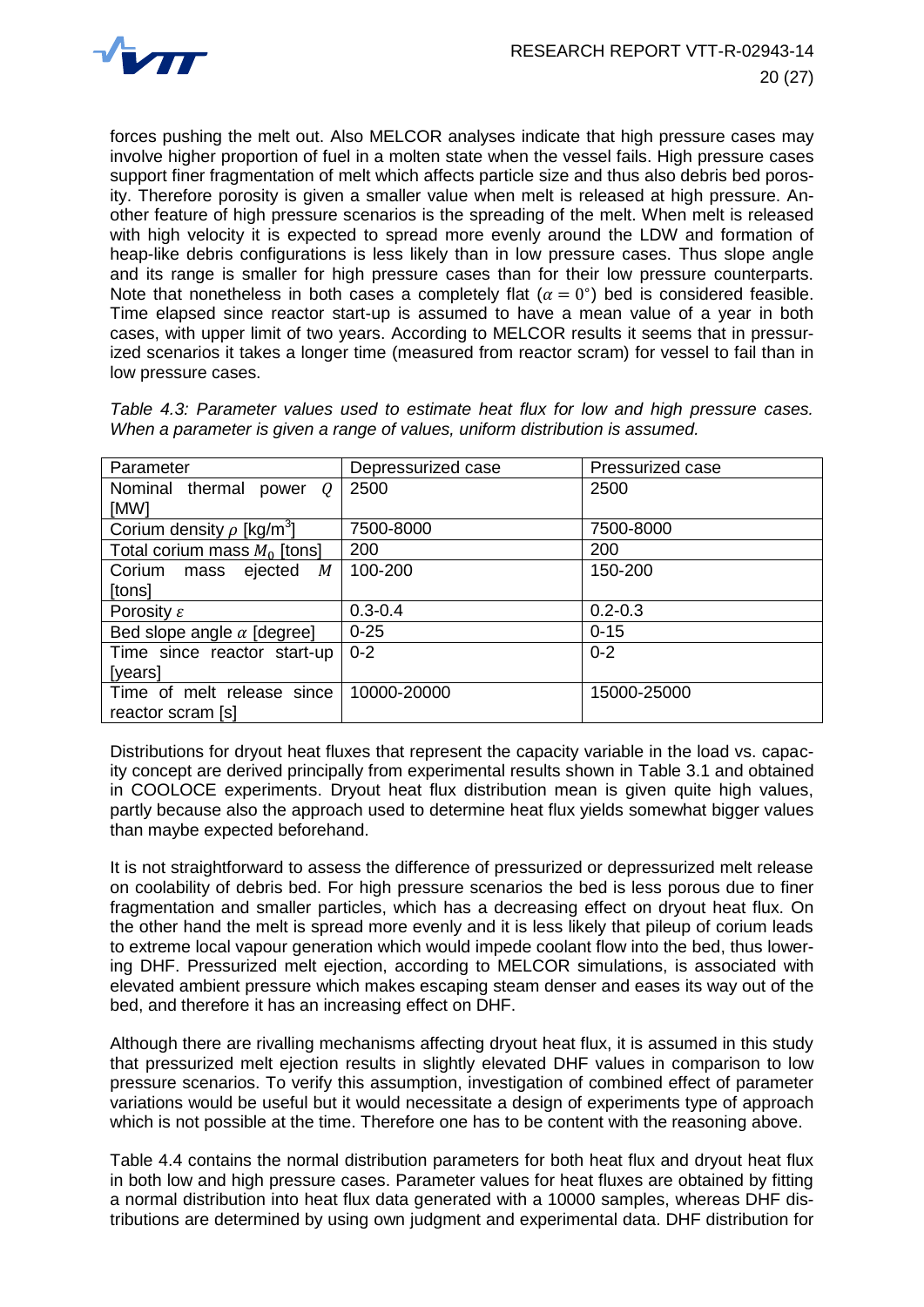

pressurized case is obtained from depressurized case by a linear transformation of normally distributed random variable X by assuming a 5% increase, i.e.  $Y = a + b \cdot X$ , with  $a = 0$  and  $b = 1.05$ . [Figure 4.6](#page-24-1) and [Figure 4.7](#page-25-0) show the load and capacity distributions for low and high pressure cases, respectively. Already from these figures it is easy to see that probability of having a non-coolable debris bed is, according to this analysis, significantly higher when primary system depressurization has failed than for high pressure cases.

<span id="page-24-0"></span>*Table 4.4: Normal distribution parameter values for heat flux and DHF in both low and high pressure scenarios.*

|                  | Normal distribution pa-                      | Depressurized case | <b>Pressurized case</b> |
|------------------|----------------------------------------------|--------------------|-------------------------|
|                  | rameters                                     |                    |                         |
| Heat flux        | Mean $\mu$ [kW/m <sup>2</sup> ]              | 475.0              | 350.3                   |
|                  | Std. deviation $\sigma$ [kW/m <sup>2</sup> ] | 221.6              | 157.3                   |
| Dryout heat flux | Mean $\mu$ [kW/m <sup>2</sup> ]              | 800.0              | 840.0                   |
|                  | Std. deviation $\sigma$ [kW/m <sup>2</sup> ] | 100.0              | 105.0                   |



<span id="page-24-1"></span>*Figure 4.6: Probability density functions for heat flux and dryout heat flux in low pressure case.* 

With explicitly defined probability distributions it is possible to calculate exact probabilities of having a non-coolable debris bed (i.e. probability of load exceeding capacity) by using expression

<span id="page-24-2"></span>
$$
P(L > C) = \int_{0}^{\infty} f_C(c) \left[ \int_{c}^{\infty} f_L(l) dl \right] dc,
$$
 (7)

where  $f_c$  and  $f<sub>L</sub>$  are the probability densities for capacity and load variables, respectively. The probabilities were calculated using Mathematica and are shown in [Table 4.5,](#page-25-1) and the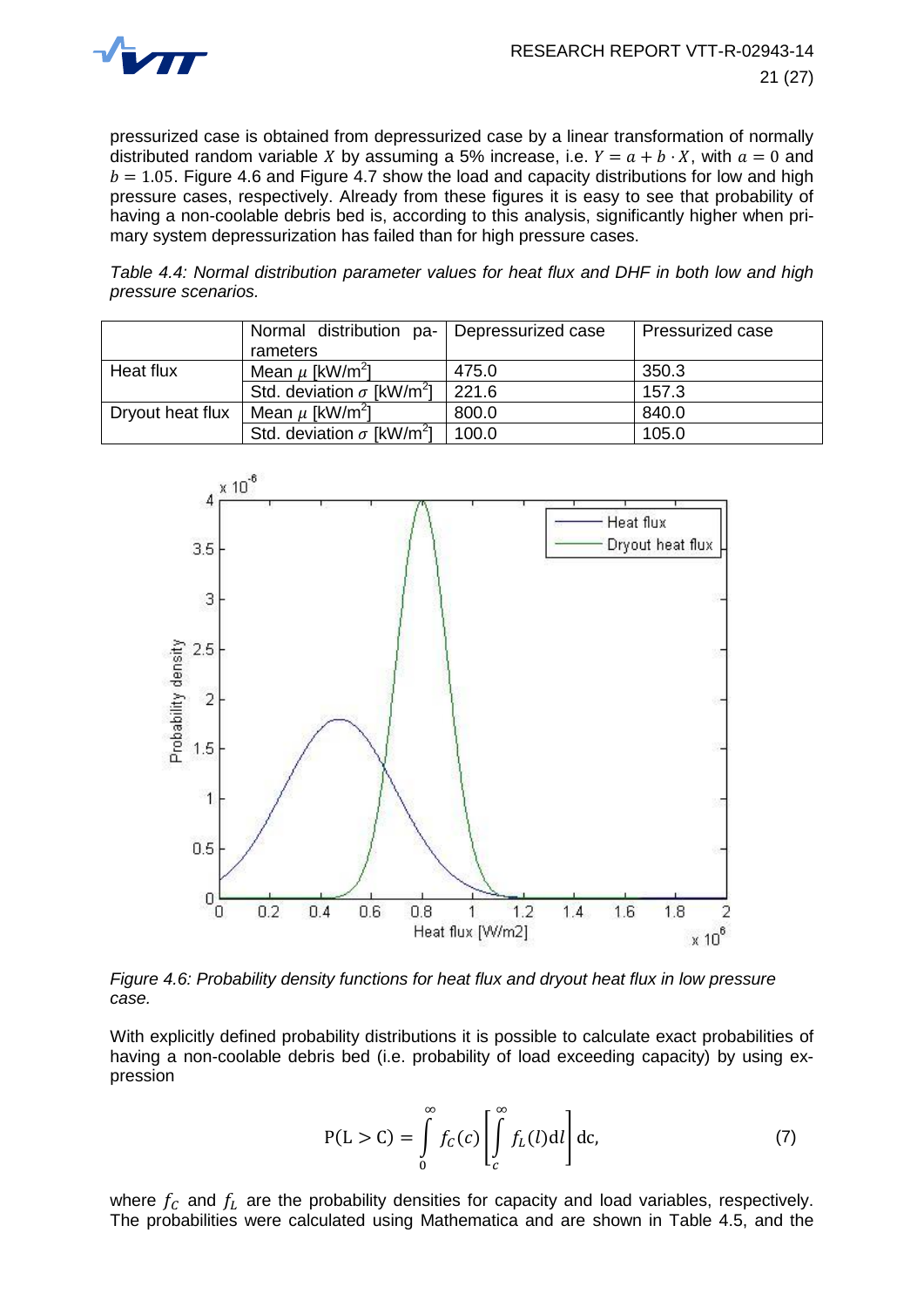

difference is quite significant in favor of pressurized melt ejection scenario. Depressurized cases result in non-coolable debris with 9% probability whereas in pressurized cases have only 0.5% probability.



<span id="page-25-0"></span>*Figure 4.7: Probability density functions for heat flux and dryout heat flux in high pressure case.*

<span id="page-25-1"></span>*Table 4.5: Probabilities of having a non-coolable debris bed in depressurized and pressurized cases calculated with eq. [\(7\).](#page-24-2)*

|                                         | Depressurized case | Pressurized case |
|-----------------------------------------|--------------------|------------------|
| Probability of a non-coolable<br>debris | 0.090              | 0.005            |

Although results may suggest that pressurized melt ejections could be even desirable in sense of managing severe accidents, this is of course not the case. First of all, RPV failure should be avoided at almost any cost, and by depressurizing primary system low-pressure spray can be used to provide core cooling. Pressurized vessel failure mode is also less predictable and ex-vessel steam explosions are often regarded more likely in high pressure cases. The analyses in this study may also overstate the effect of high local heat fluxes associated with heap-like debris bed configurations and ignore the improved water in-flow through the sides of the heap. Results are very sensitive to parameters used to determine probability distributions and parameter ranges and distribution shapes should be paid more attention to.

## **5. Conclusions**

This study aimed at improving understanding of coolability of ex-vessel debris bed and its treatment in safety analyses in a risk-informed manner. Phenomenology and physics of debris coolability needs to be quite thoroughly understood, and therefore also influence of different debris bed properties and parameters as well as mechanisms through which cooling is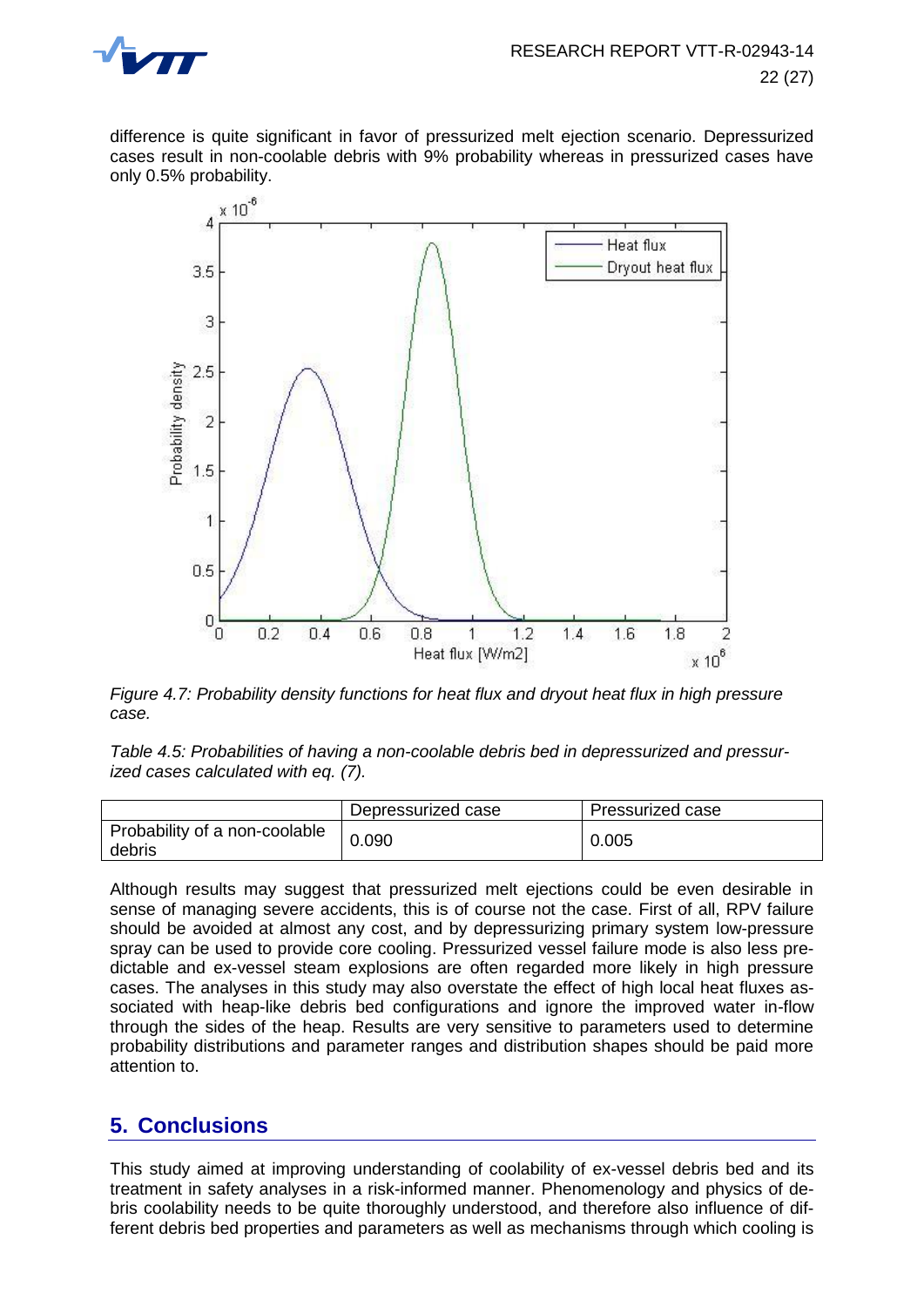

attained have been discussed. An important part of this study was a review of experimental work on the topic performed both at VTT and elsewhere. Especially results from another SAFIR project COOLOCE were taken a closer look at. Also analytical capabilities for exvessel debris bed treatment were briefly covered.

The main part of this study focused on formulating a risk-informed approach to deal with corium coolability. IDPSA methodology was utilized, which in practise meant the exploitation of MELCOR simulations. Probability of coolability was estimated with load vs. capacity concept, i.e. probability distributions were assigned to debris bed heat flux (load variable) and dryout heat flux (capacity variable). Two scenarios were considered: depressurized and pressurized melt ejection modes. Results suggested that pressurized case produces coolable debris with much higher probability, mainly because of less threatening debris bed configuration and elevated ambient pressure. However, this conclusion should of course not be taken as a guideline for severe accident management (whether to depressurize primary system or not) because accident progression in its whole complexity necessitates many other things to be taken into account as well. Nonetheless, many new insights into problems involved in exvessel phenomenology of a severe accident were achieved.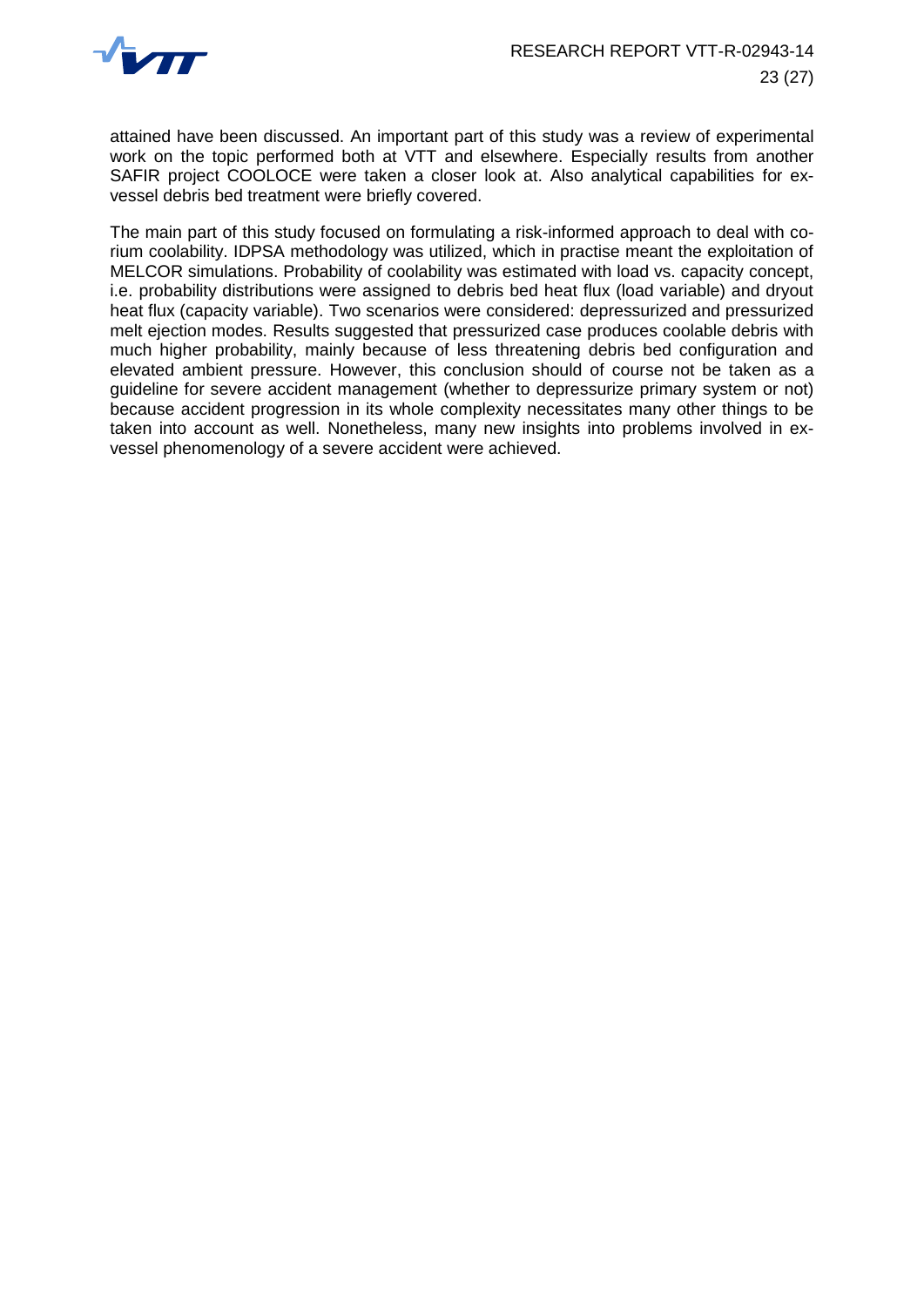

## **Appendix: MATLAB scripts**

**Script that samples distribution functions for load vs. capacity concept (with high system pressure) and draws plots:**

```
clear all
for i=1:10000 
     % Common params
rho=7500+rand*500; % Corium density
M0=200*1000; 8 Total corium mass
     t=3600*24*365*2*rand; % Time since reactor start-up
    Q=2.5*10^9; 8 Nominal thermal power
    % Low pressure
% eps=0.3+rand*0.1; % Bed porosity
% alpha=rand*25*pi/180; % Bed angle
% M=(100+rand*100)*1000; % Corium mass
% tmr=10000+rand*10000; % Time of melt release since scram 
     % high pressure
     eps=0.2+rand*0.1; % Bed porosity
 alpha=rand*15*pi/180; % Bed angle
 M=(150+rand*50)*1000; % Corium mass
     tmr=15000+rand*10000; % Time of melt release since scram
     % Debris bed height
   h = (3*M*tan(alpha)<sup>^2</sup>/(pi*rho*(1-eps)))^(1/3);
     % Specific decay heat power
    W=Q/M0*decay(t,tmr);
     % Heat flux
    HF(i)=rho*(1-eps)*W*h;end
% Distribution functions for heat flux and dhf 
x=0:2000:2*10^6-1;
% fitted pdf for heat flux
pd1=fitdist(HF','normal');
heatflux=pdf(pd1,x);
% pdf for dryout heat flux
% low pressure parameters
mu=0.8e6;
sigma=0.1e6;
% high pressure parameters
coeff=1.05;mu=coeff*mu;
sigma=coeff*sigma;
pd2=makedist('Normal','mu',mu,'sigma',sigma);
dhf=pdf(pd2,x);
%pdf plot
plot(x,heatflux,x,dhf)
xlabel('Heat flux [W/m2]');
ylabel('Probability density');
legend('Heat flux','Dryout heat flux');
```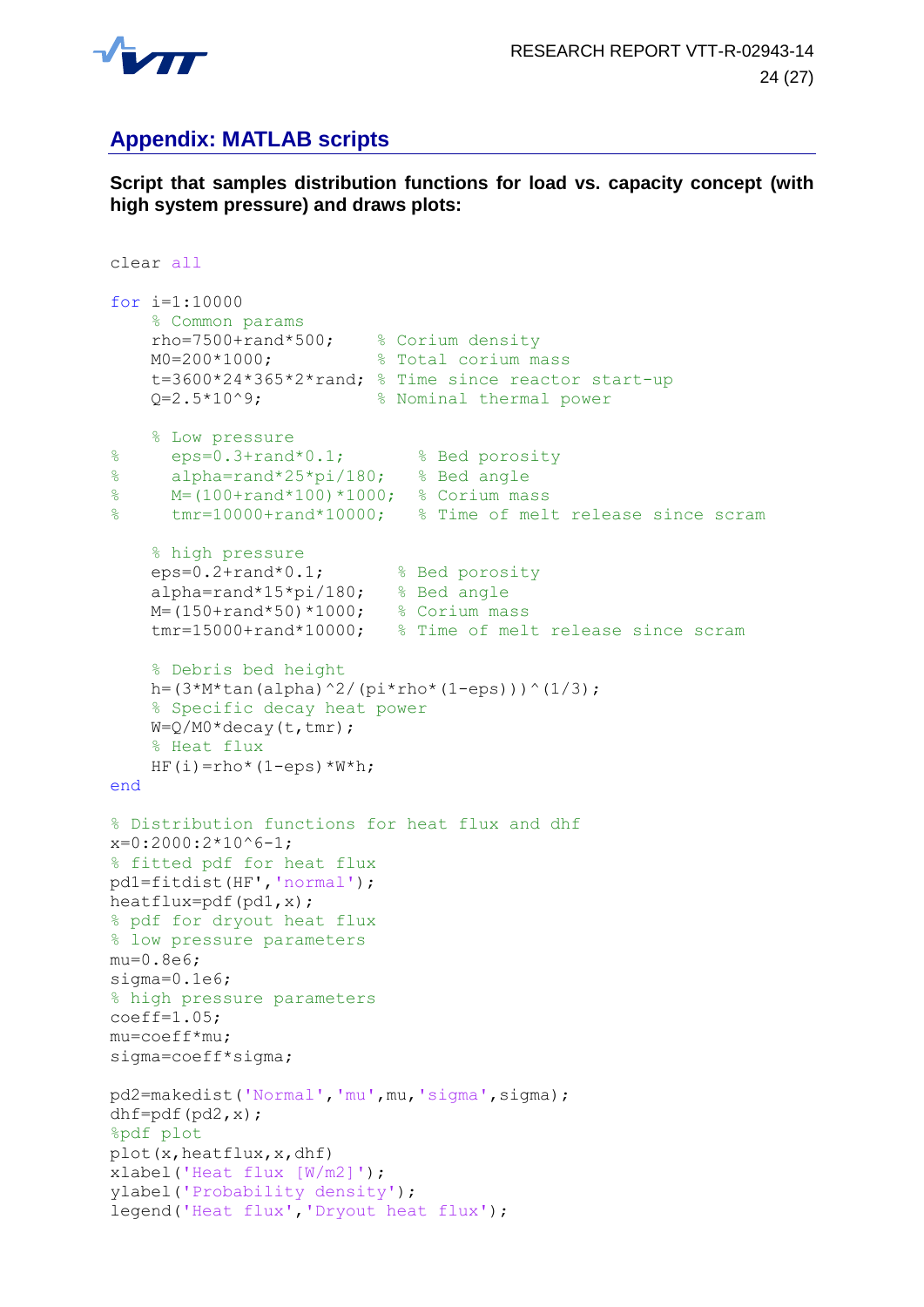

#### **Function decay.m that gives relative dacay power:**

```
% Decay power relative to nominal power at time of melt release 
since 
% start-up (t). tmr is time of melt release since reactor scram
function Prel=decay(t,tmr)
if t<tmr
     t=tmr;
end
ts=t-tmr; % time of scram
if tmr<10
     a=12.05;
     b=0.0639;
elseif tmr<150
     a=15.31;
     b=0.1807;
else
     a=27.43;
     b=0.2962;
end
Prel=5*10^{\degree}-3*a* (tmr^{\degree}-b-(ts+tmr)^{\degree}-b);
```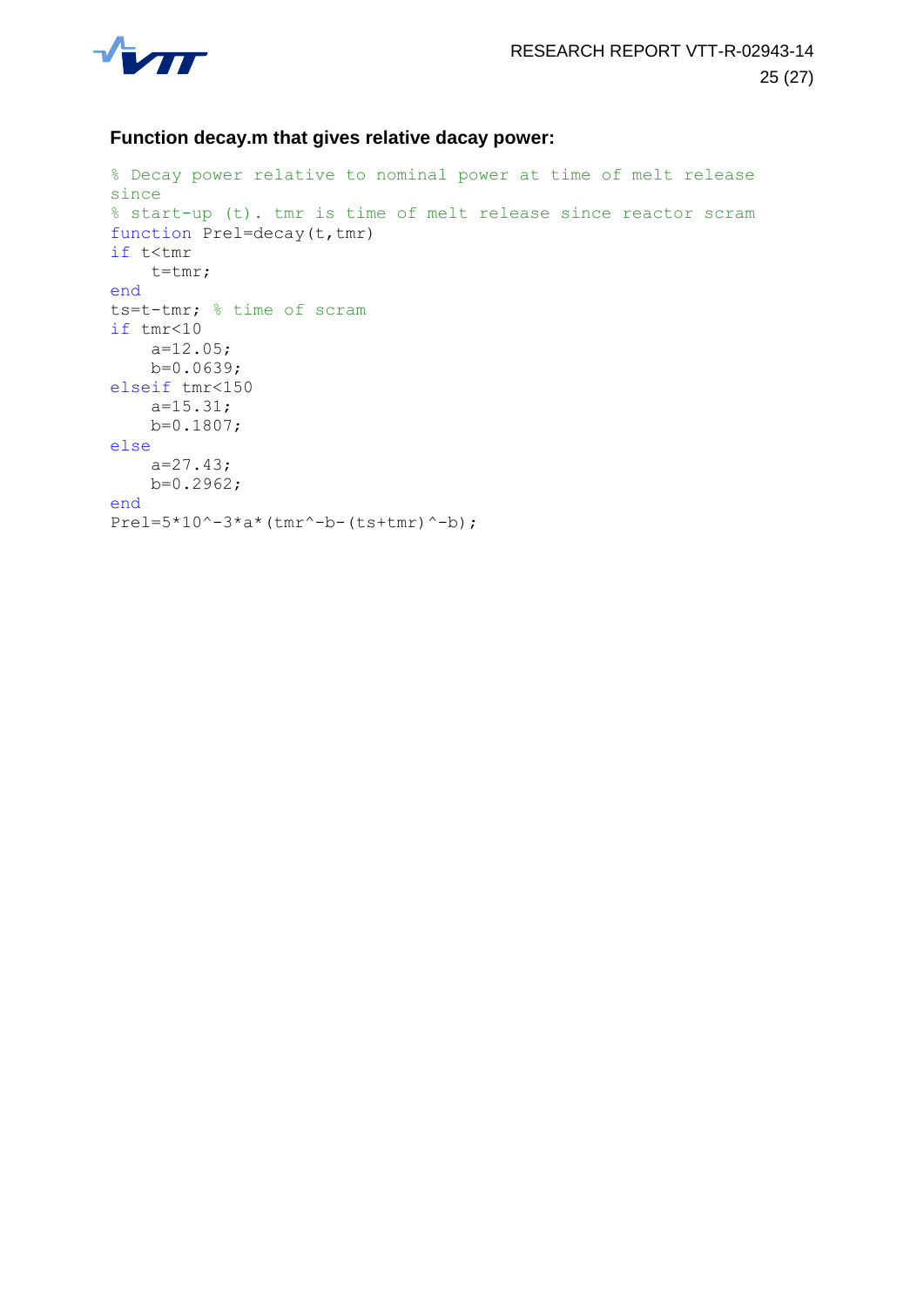

## **References**

- [1] T. Silvonen, "Steam explosion case study using IDPSA methodology, Research report VTT-R-05974-13," Espoo, 2013.
- [2] H.-J. Allelein and M. Bürger, "Considerations on ex-vessel corium behavior: Scenarios, MCCI and coolability," *Nuclear Engineering and Design,* vol. 236, pp. 2220-2236, 2006.
- [3] S. Rahman, "Coolability of Corium Debris under Severe Accident Conditions in Light Water Reactors, Doctoral Thesis," IKE Institut für Kernenergetik und Energiesysteme (IKE), University of Stuttgart, Stuttgart, 2013.
- [4] B. R. Sehgal (Ed.), Nuclear safety in light water reactors Severe accident phenomenology, 1st ed., Elsevier, 2012.
- [5] C. Journeau and H. Alsmeyer, "Validation of the COMET bottom-flooding core-catcher with prototypic corium," in *Proceedings of the ICAPP '06*, Reno, NV USA, 2006.
- [6] W. Schmidt, "Influence of multidimensionality and interfacial friction on the coolability of fragmented corium," Institut für Kernenergetik und Energiesysteme (IKE), University of Stuttgart, Stuttgart, 2004.
- [7] I. Lindholm, S. Holmström, J. Miettinen, V. Lestinen, J. Hyvärinen, P. Pankakoski and H. Sjövall, "Dryout heat flux experiments with deep heterogeneous particle bed," *Nuclear Engineering and Design,* vol. 236, pp. 2060-2074, 2006.
- [8] M. Bürger, M. Buck, G. Pohlner, S. Rahman, R. Kulenovic, F. Fichot, W. M. Ma, J. Miettinen, I. Lindholm and K. Atkhen, "Coolability of Particulate or Porous Debris in Severe Accidents: Status and Remaining Uncertainties for In- and Ex-Vessel Scenarios," in *The 3rd European Review Meeting on Severe Accident Research (ERMSAR-2008)*, Nesseber, Bulgaria, 2008.
- [9] K. Hu and T. G. Theofanus, "Scale effects and structure of dryout zone in debris bed coolability experiments," in *Proceedings of The Sixth Meeting on Debris Coolability, Los Angeles, California, November 7–9, 1984. EPRI NP-4455*, Palo Alto, California, 1986.
- [10] G. F. Stevens , "Experimental studies of dryout during boiling in particle beds at AEE Winfrith (UKAEA)," in *Proceedings of The Sixth Meeting On Debris Coolability, Los Angeles, California, November 7–9, 1984, EPRI NP-4455*, Palo Alto, California, 1986.
- [11] A. W. Reed, K. R. Boldt, E. D. Gorham-Bergeron, R. J. Lipinski and T. R. Schmidt, "DCC-1/DCC-2 Degraded Core Coolability Analysis, (NUREG/CR-4390, SAND85- 1967)," US Nuclear Regulatory Committee, Washington, DC, USA, 1985.
- [12] L. Barleon, K. Thomauske and K. Werle, "Extended dryout and rewetting of smallparticle core debris," in *Proceedings of The Sixth Meeting on Debris Coolability Los Angeles, California, November 7–9, 1984. EPRI NP-4455*, Palo Alto, California, 1986.
- [13] É. Décossin, "Numerical investigations on particulate debris bed coolability: critical analysis of the silfide experimental project," in *Proceedings of The Ninth International Topical Meeting on Nuclear Reactor Thermal Hydraulics NURETH-9*, San Francisco, California, 1999.
- [14] M. J. Konovalikhin, Z. L. Yang, M. Amjad and B. R. Sehgal, "On dryout heat flux of a particle debris bed with downcomer," in *Proceedings of The 8th International Conference on Nuclear Engineering (ICONE-8)*, Baltimore, MD, 2000.
- [15] K. R. Boldt, A. W. Reed and T. R. Schmidt, "DCC-3 Degraded Core coolability: Experiment and Analysis, (NUREG/CR-4606, SAND86-1033)," US Nuclear Regulatory Commission, Washington, DC, 1986.
- [16] M. J. Konovalikhin, "Investigations on melt spreading and coolability in a LWR severe accident, Doctoral Thesis," Royal Institute of Technology, Stockholm, 2001.
- [17] K. Simola (Ed.), SAFIR2014 The Finnish research programme on nuclear power plant safety 2011-2014, Espoo: VTT Technical Research Centre of Finland, 2013.